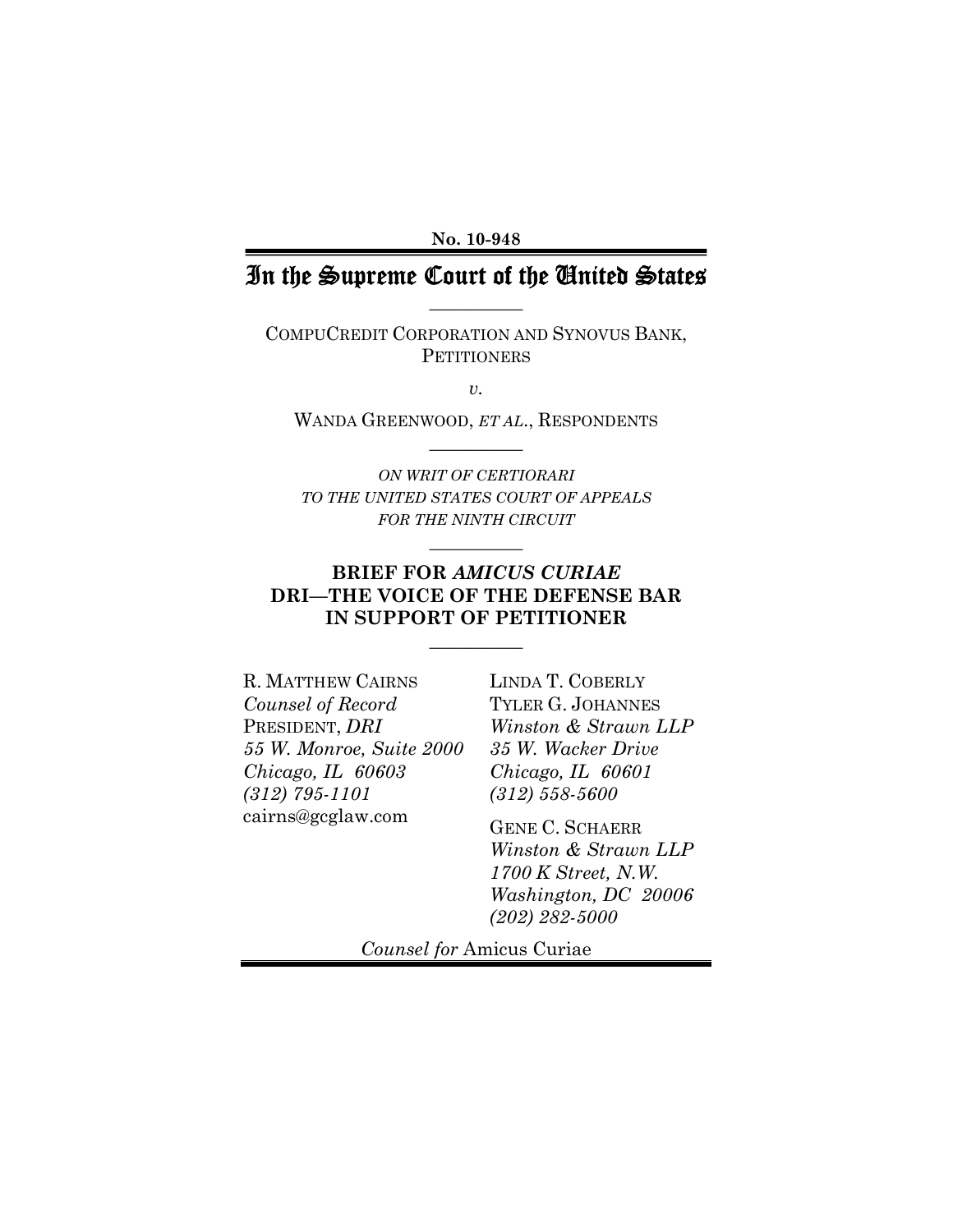# **QUESTION PRESENTED**

Whether claims arising under the Credit Repair Organizations Act, 15 U.S.C. § 1679 *et seq.*, are subject to arbitration pursuant to a valid arbitration agreement.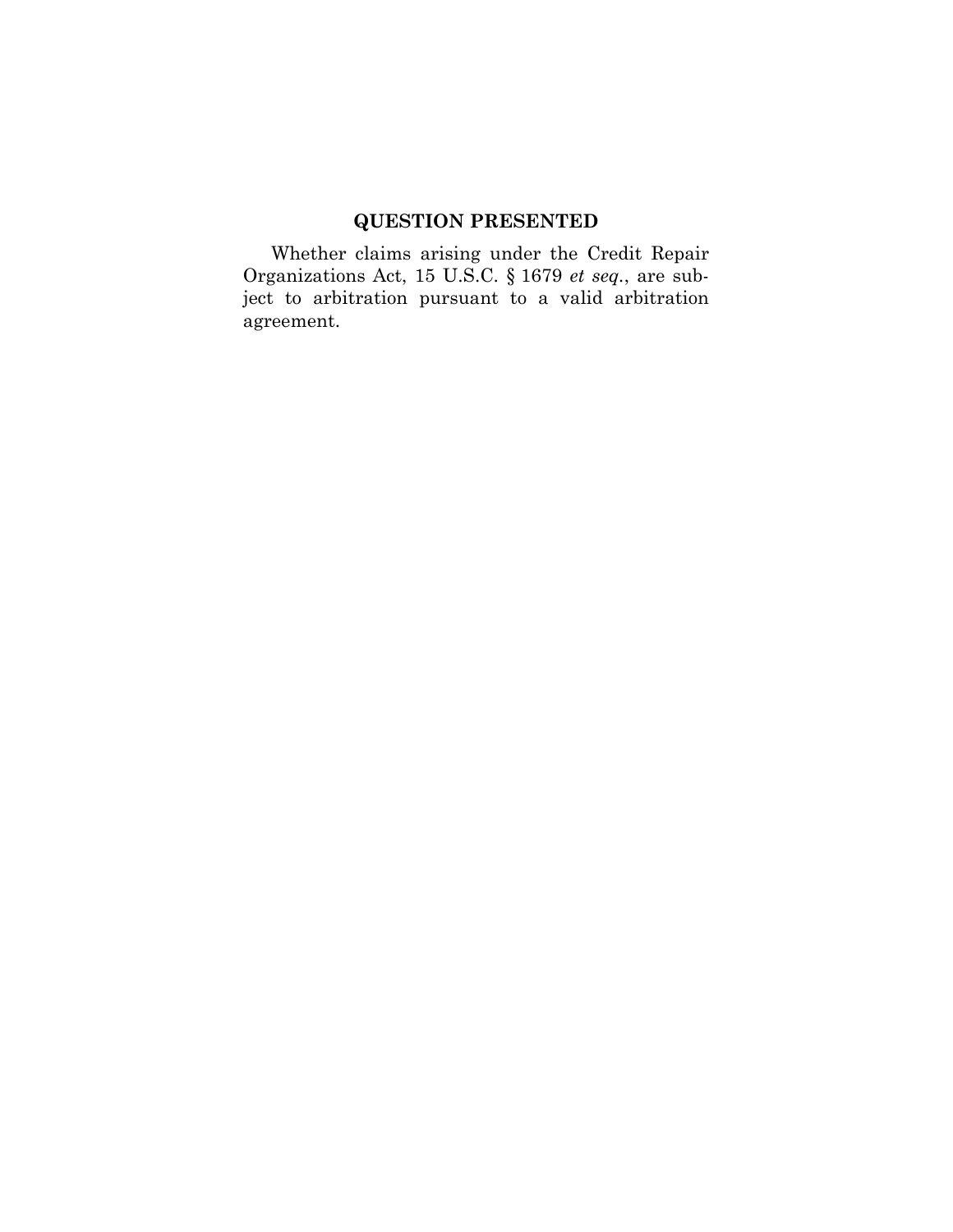# **TABLE OF CONTENTS**

|           | <b>INTRODUCTION AND INTEREST OF</b>                                                                                                                                  |
|-----------|----------------------------------------------------------------------------------------------------------------------------------------------------------------------|
|           |                                                                                                                                                                      |
|           |                                                                                                                                                                      |
|           |                                                                                                                                                                      |
|           |                                                                                                                                                                      |
| Ι.        | As this Court has consistently<br>recognized, Congress has adopted a<br>strong federal policy in favor of                                                            |
| II.       | Congress's endorsement of arbitration is<br>reflected in the settled expectations of                                                                                 |
| III.      | The Ninth Circuit's willingness to read<br>the CROA to bar arbitration is at odds<br>with the strong federal policy favoring<br>arbitration, as expressed in the FAA |
| А.        | Congress has made explicit reference<br>to arbitration in other statutes, but it<br>has made no such reference in the                                                |
| <b>B.</b> | In comparison to these other statutes,<br>the CROA—with its phrase "right to<br>sue"—does not express a congressional                                                |

ii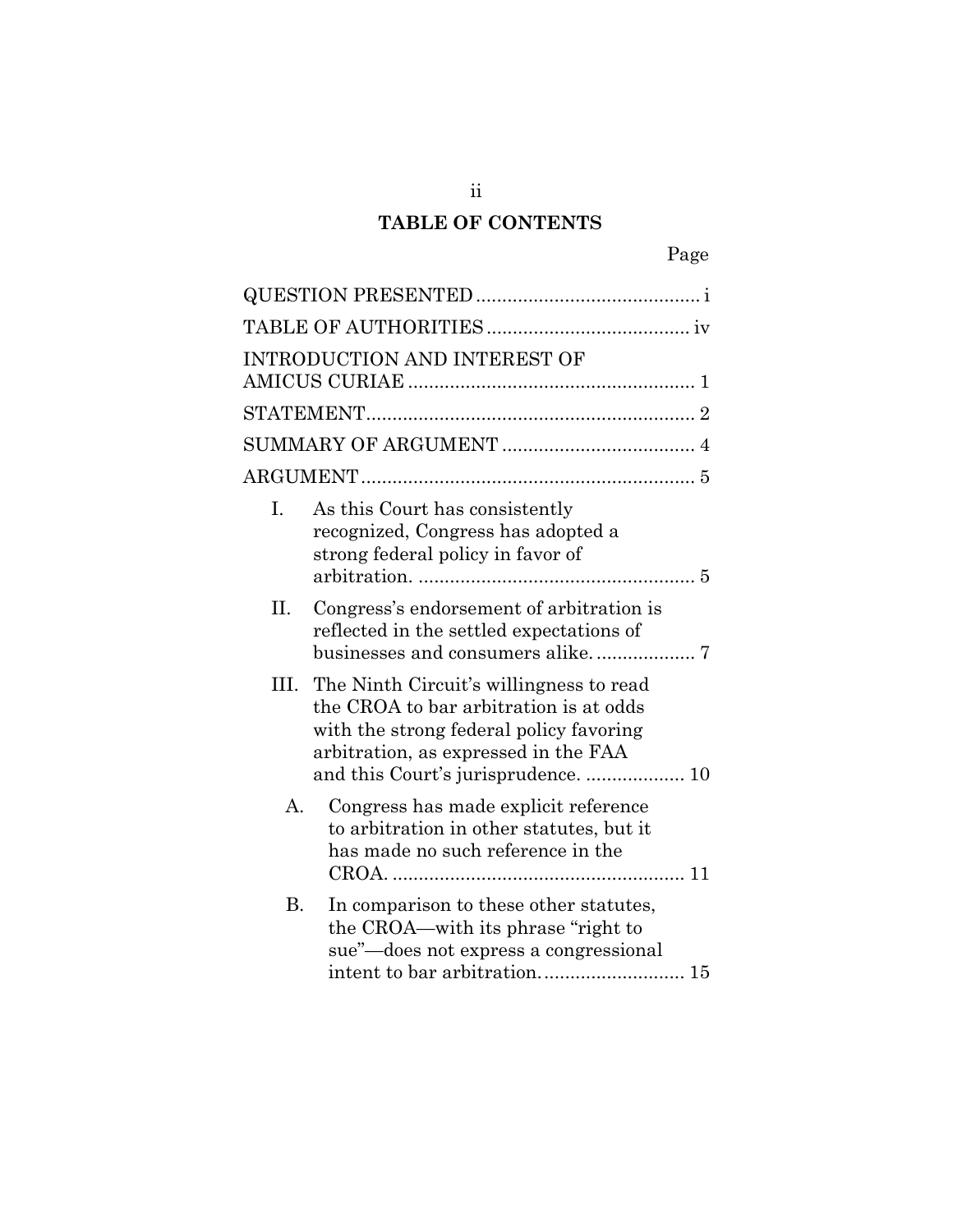| C. The non-waiver provision of the CROA |  |
|-----------------------------------------|--|
| does not prevent waiver of a            |  |
| consumer's ability to assert a CROA     |  |
|                                         |  |
|                                         |  |

iii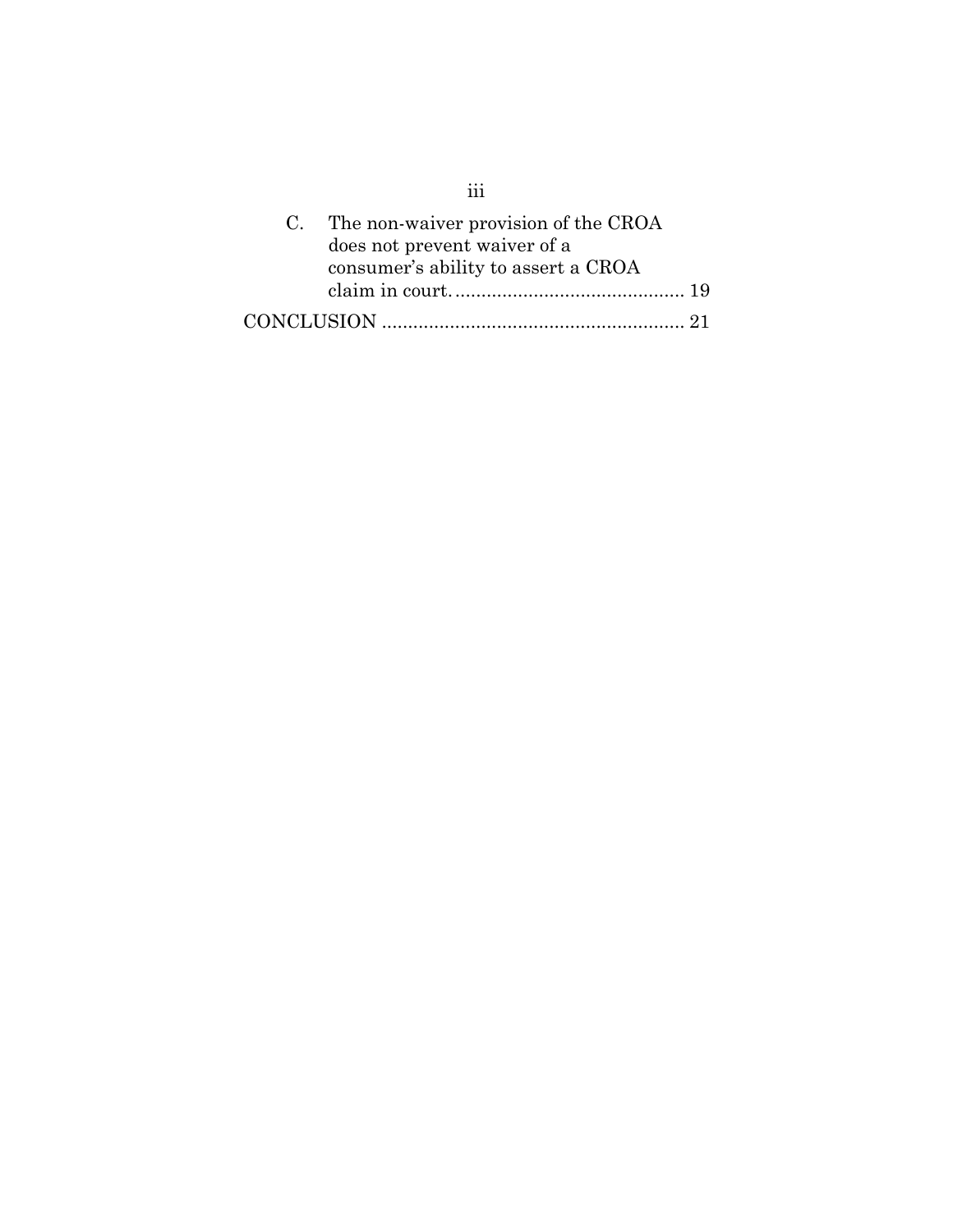# **TABLE OF AUTHORITIES**

**CASES**

# **Page(s)**

| AT&T Mobility LLC v. Concepcion,                                                          |
|-------------------------------------------------------------------------------------------|
| Bd. of Trustees v. Roche Molecular Sys., Inc.,<br>No. 09-1159, 563 U.S. (June 6, 2011) 15 |
| <i>Bruesewitz v. Wyeth LLC,</i>                                                           |
| Carnival Cruise Lines, Inc. v. Shute,                                                     |
| Colorado River Water Conservation Dist. v.<br>United States,                              |
| Deakins v. Monaghan,                                                                      |
| Dean Witter Reynolds, Inc. v. Byrd,                                                       |
| EEOC v. Luce, Forward, Hamilton & Scripps,                                                |
| Federal Express Corp. v. Holowecki,                                                       |
| Gay v. CreditInform,<br>511 F.3d 369 (3d Cir. 2007) 17, 20, 21                            |
| Gilmer v. Interstate/Johnson Lane Corp.,                                                  |

iv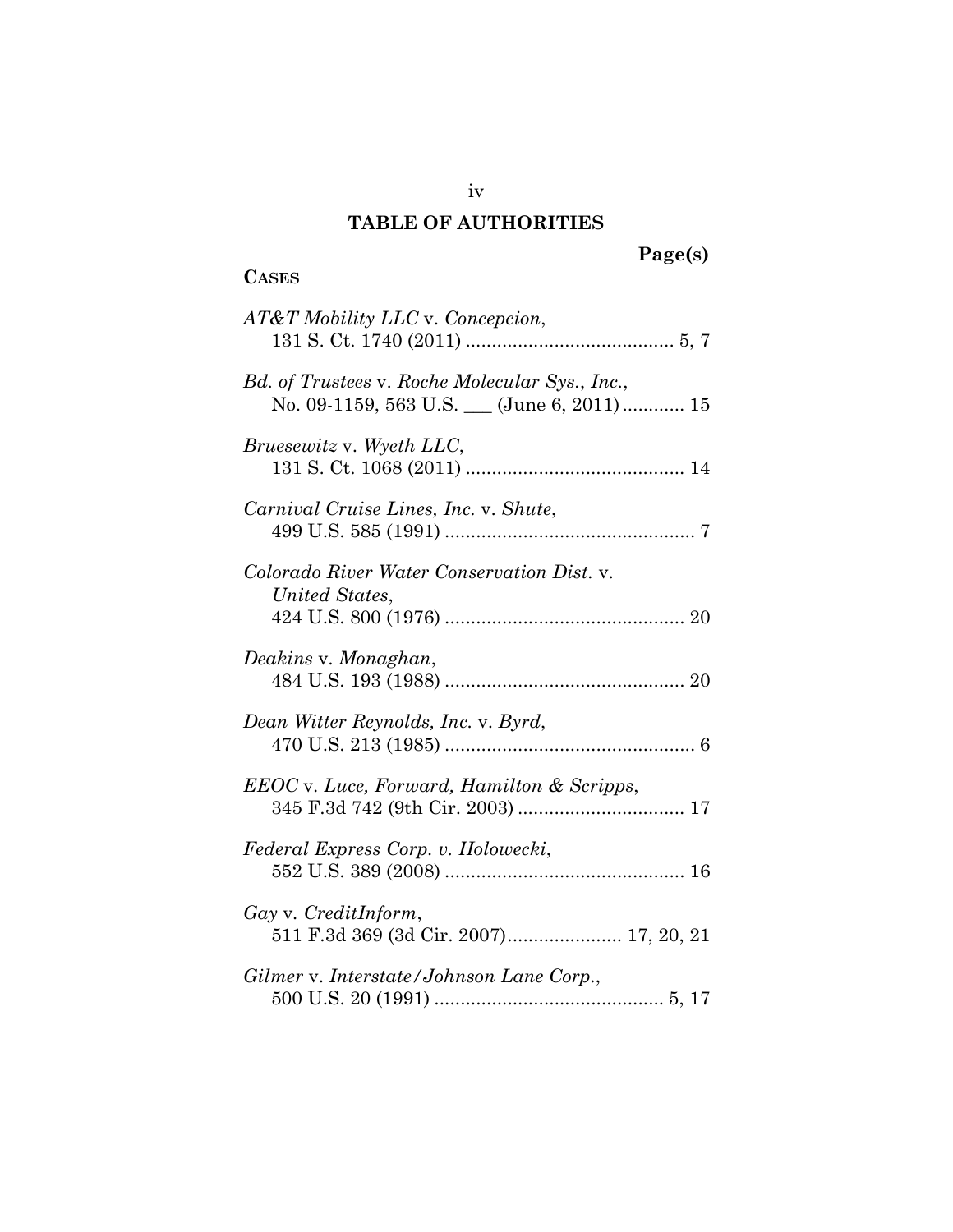| Mitsubishi Motors Corp. v.<br>Soler Chrysler-Plymouth, Inc.,                        |
|-------------------------------------------------------------------------------------|
| Moses H. Cone Mem. Hosp. v.<br>Mercury Constr. Corp.,                               |
| Picard v. Credit Solutions, Inc.,<br>564 F.3d 1249 (11th Cir. 2009)  17             |
| Shearson/American Express, Inc. v. McMahon,                                         |
| Smith v. City of Jackson, Miss.,<br>544 U.S. 228 (2005) (Scalia, J., concurring) 16 |
| South Dakota v. Yankton Sioux Tribe,                                                |
| Thompson v. North American Stainless, LP,                                           |
| <b>STATUTES</b>                                                                     |
|                                                                                     |
|                                                                                     |
|                                                                                     |
|                                                                                     |
|                                                                                     |
|                                                                                     |
|                                                                                     |

v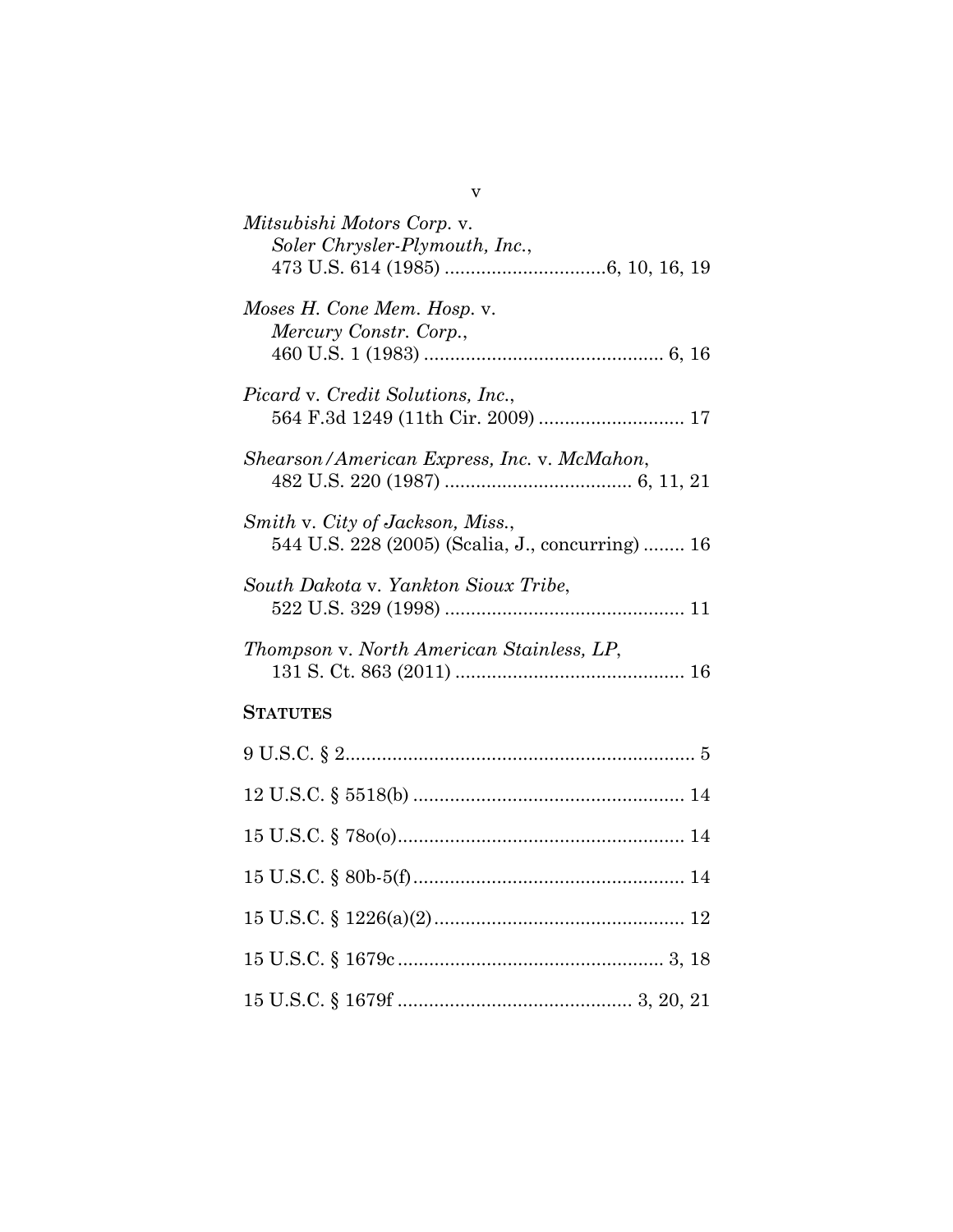| Department of Defense Appropriations Act,<br>2010, Pub. L. 111-118, 123 Stat. 3409                                               |
|----------------------------------------------------------------------------------------------------------------------------------|
| Dodd-Frank Wall Street Reform and Consumer<br>Protection Act, Pub. L. 111-203, 124 Stat.                                         |
| <b>OTHER AUTHORITIES</b>                                                                                                         |
| Administrative Office of the United States<br>Courts, Federal Judicial Caseload                                                  |
| Arbiration Fairness Act, S. 987,                                                                                                 |
| Christopher R. Drahozal & Quentin R.<br>Whittrock, Is There a Flight from<br>Arbitration?, 37 HOFSTRA L. REV. 71 (2008) 8        |
| Christopher R. Drahozal & Samantha Zyontz,<br>An Empirical Study of AAA Consumer<br>Arbitrations, 25 OHIO ST. J. ON DISP. RESOL. |
| ERNST & YOUNG, OUTCOMES OF ARBITRATION:<br>AN EMPIRICAL STUDY OF CONSUMER                                                        |

vi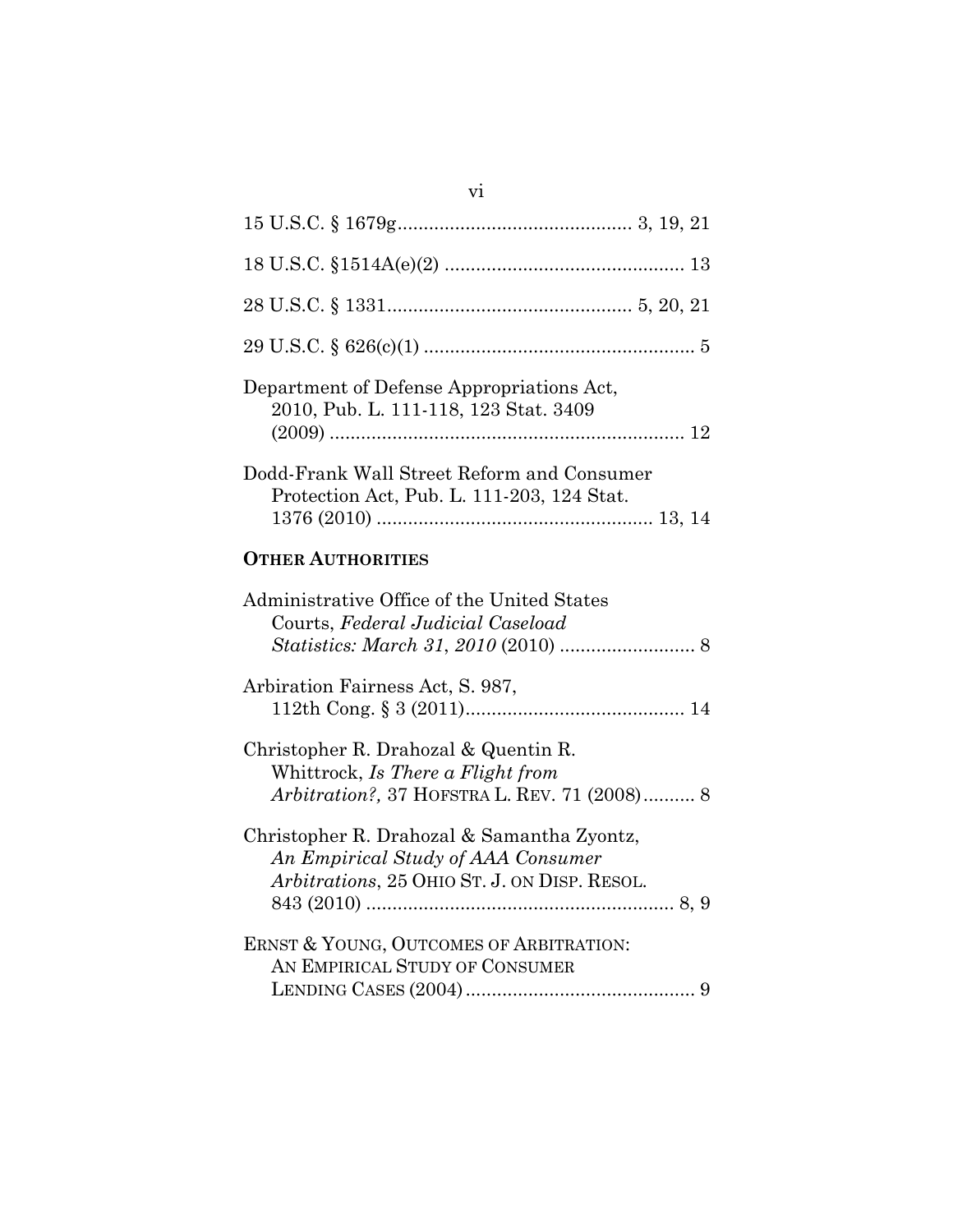| Mark Fellows, The Same Result as in Court,<br>More Efficiently: Comparing Arbitration<br>and Court Litigation Outcomes (July 2006) 9  |
|---------------------------------------------------------------------------------------------------------------------------------------|
| Fulbright & Jaworski LLP, Fulbright's 7th<br><b>Annual Litigation Trends Survey Report</b>                                            |
| FUNK & WAGNALLS STANDARD COLLEGE                                                                                                      |
| H.R. Rep. No. 96, 68th Cong., 1st Sess., 1                                                                                            |
| Motor Vehicle Franchise Control Arbitration<br>Fairness Act of 1998, S. 2434, 105th Cong.                                             |
| RANDOM HOUSE WEBSTER'S UNABRIDGED                                                                                                     |
| <b>SHORTER OXFORD ENGLISH DICTIONARY</b>                                                                                              |
| Randall Thomas et al., Arbitration Clauses in<br>CEO Employment Contracts: An Empirical<br>and Theoretical Analysis, 63 Vand. L. Rev. |
| Stephen J. Ware, <i>Paying the Price of Process:</i><br>Judicial Regulation of Consumer<br>Arbitration Agreements,                    |
| <b>WEBSTER'S NINTH NEW COLLEGIATE</b>                                                                                                 |

vii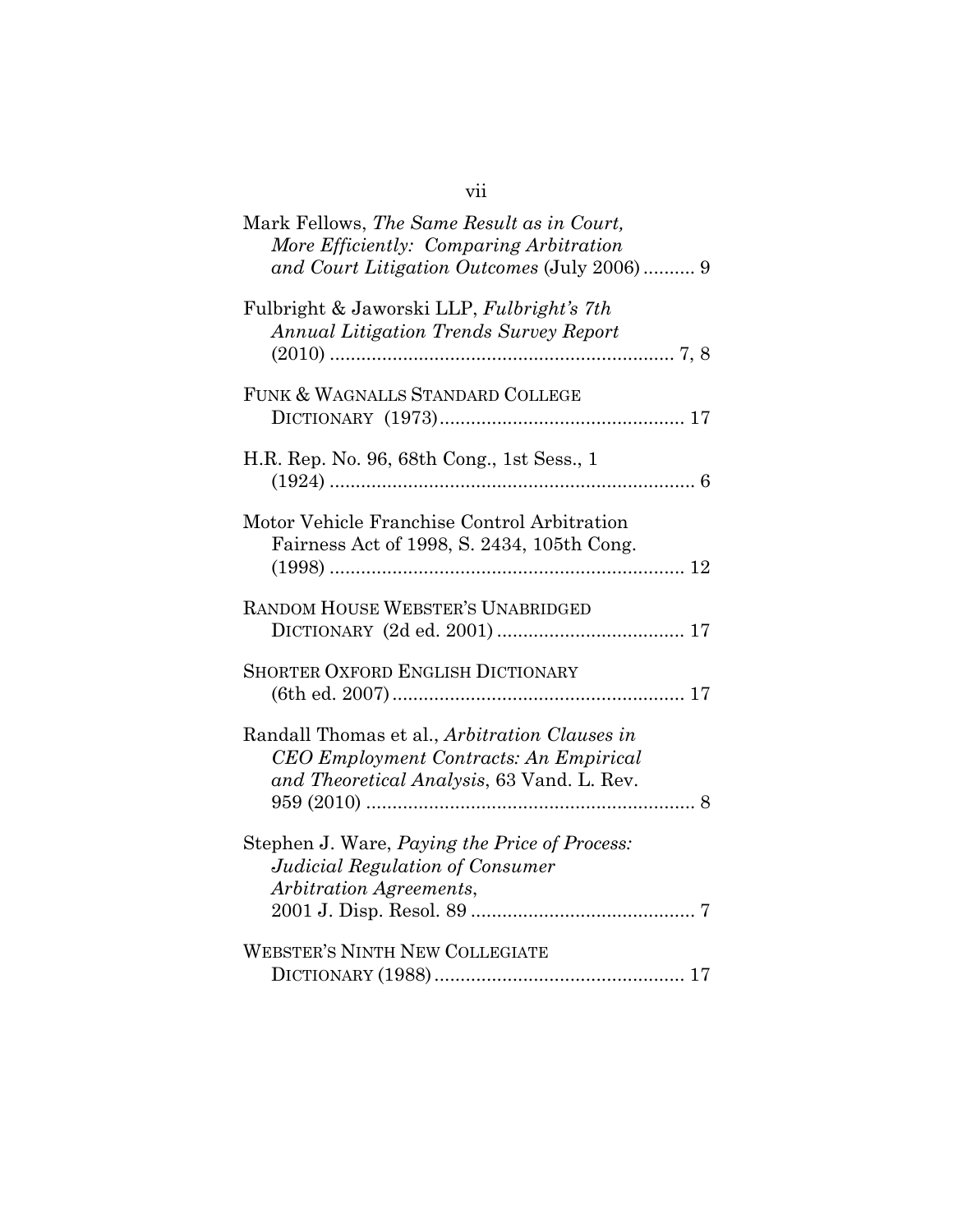## **INTRODUCTION AND INTEREST OF** *AMICUS CURIAE***<sup>1</sup>**

Under the Federal Arbitration Act ("FAA"), an agreement to arbitrate is enforceable just like any other contract. This is no less true with respect to *statutory* claims, except where Congress has demonstrated otherwise.

In light of the strong federal policy supporting arbitration, Congress knows it must speak clearly if it intends to preclude agreements requiring arbitration of statutory claims. When Congress has not made any contrary intention clear, however, parties to commercial arbitration agreements expect that their agreements will be enforced. In reliance on these expectations, countless businesses and individuals have incorporated arbitration clauses into their commercial contracts. Congress intentionally fostered this pro-arbitration climate in the FAA and would not overrule it lightly.

The Ninth Circuit's decision in this case strikes a blow against these settled expectations. The Credit Repair Organizations Act ("CROA") does not mention arbitration at all. Still, based largely on inferences drawn from its reading of the statutory phrase "right to sue," the Ninth Circuit held that claims under the CROA are not subject to arbitration. Both the outcome of this decision and the analysis underlying it

l

<sup>&</sup>lt;sup>1</sup> No counsel for a party authored this brief in whole or in part, and no counsel or party made a monetary contribution intended to fund the preparation or submission of this brief. No one other than DRI, its members, and its counsel made any financial contribution to the brief's preparation or submission. The parties have consented to the submission of this brief. Letters of consent from both parties are on file with the Clerk.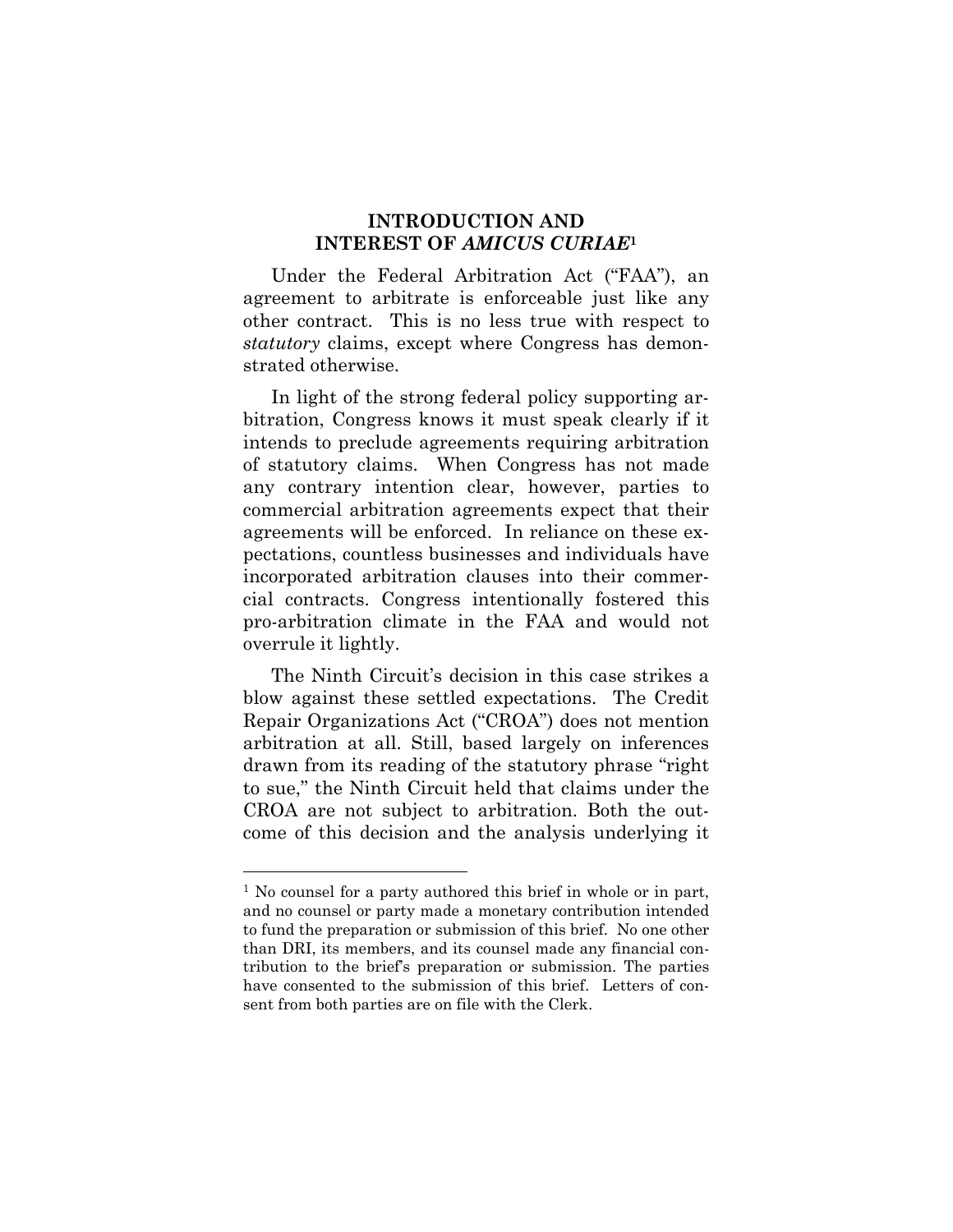are inconsistent with the clear, pro-arbitration expectations fostered by Congress in the FAA.

*Amicus curiae* DRI submits this brief to discuss this important issue from the perspective of civil defense lawyers and the clients they represent. DRI is an international organization of attorneys defending the interests of businesses and individuals in civil litigation. DRI frequently participates as an *amicus curiae* in this Court and elsewhere in cases of interest to its membership. Arbitration agreements are of great importance to the business dealings of many of DRI's members and clients. In the interest of predictability—and in deference to the clear federal policy favoring arbitration—DRI urges this Court to ensure that parties to arbitration agreements continue to receive the benefits of their bargains when the claim at issue arises from a statute that evinces no clear congressional intent to preclude arbitration.

#### **STATEMENT**

Petitioners market and service a credit card called Aspire Visa. Pet. App. 3a. When consumers apply for this card, they agree to arbitrate "[a]ny claim, dispute or controversy (whether in contract, tort, or otherwise) at any time arising from or relating to" their credit card accounts. *Id*. at 5a.

In 2008, a group of cardholders brought an action in the district court alleging, among other things, violations of the CROA. Petitioners moved to compel arbitration of these claims pursuant to the parties' agreements. The district court denied the motion, holding that the CROA grants consumers the "right to sue" and provides that this right cannot be waived. *Id.* at 45a.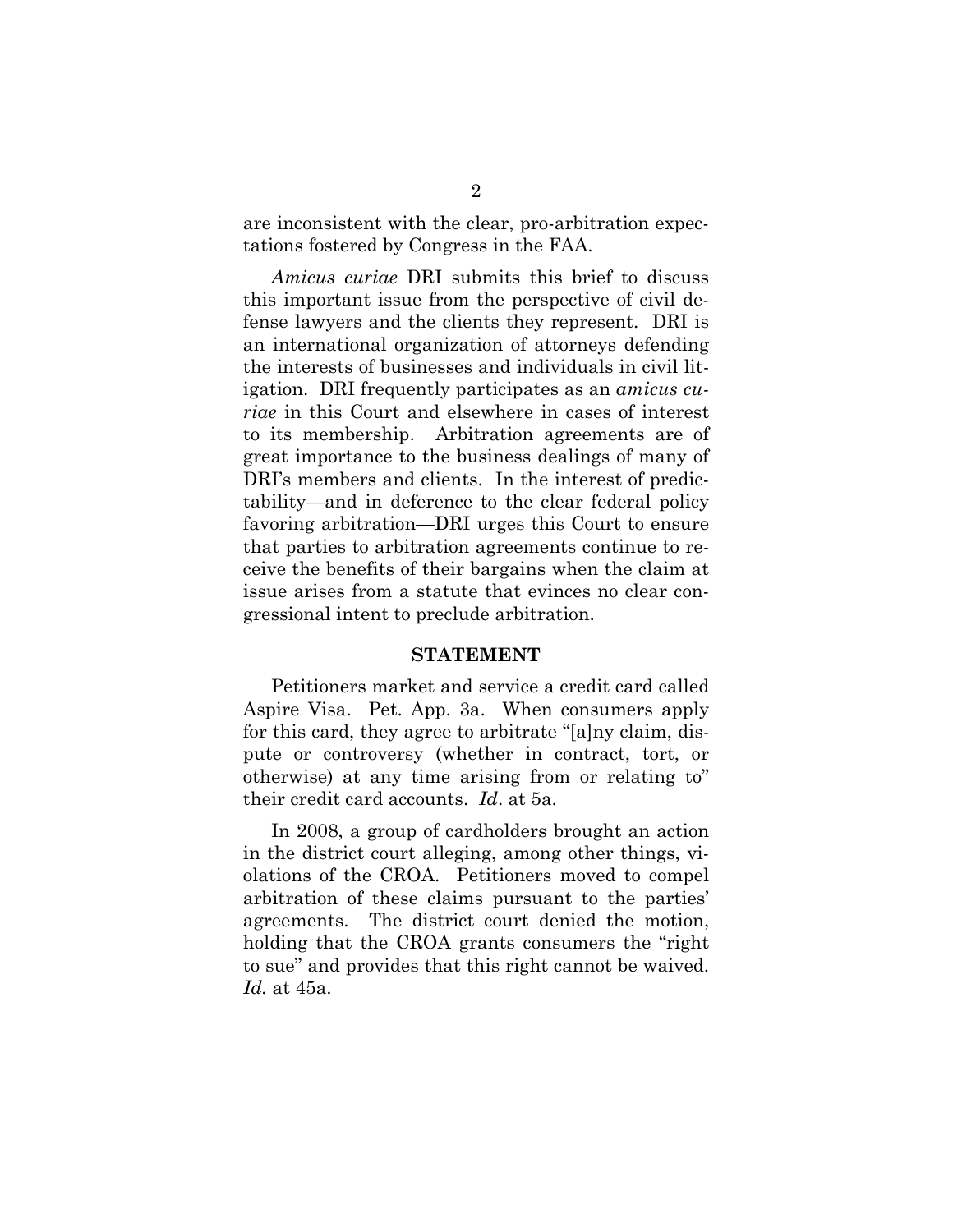The Ninth Circuit affirmed. Like the district court, it relied on the CROA's disclosure provisions, which require credit repair organizations to inform consumers of their "right to sue." Pet. App. 9a (quoting 15 U.S.C. § 1679c(a)). Also like the district court, the Ninth Circuit relied on the CROA's statement that "[a]ny waiver by any consumer of any protection \* \* \* or any right" is void. *Ibid.* (quoting 15 U.S.C. § 1679f(a)). Therefore, the Ninth Circuit reasoned, Respondents enjoyed a nonwaivable right to proceed in court. As Petitioner has shown, the Ninth Circuit's decision creates a sharp and acknowledged split of authority with the Third and Eleventh Circuits, both of which have held that claims under the CROA can be made the subject of a predispute arbitration agreement. Pet. 10-14; see also Pet. App. 17a (majority noting, "[w]e realize this decision is in conflict with that of two of our sister circuits").

Judge Tashima dissented, emphasizing that the CROA's disclosure provisions do not create any substantive rights but depend for their content on separate, substantive provisions. Pet. App. 25a. In particular, 15 U.S.C. § 1679g provides that "[a]ny person who fails to comply with any provision of this subchapter with respect to any other person shall be liable to such person." As Judge Tashima noted, however, "[n]owhere in the CROA \* \* \* does Congress mandate a judicial forum for enforcement of the CROA's substantive provisions." Pet. App. 26a. Moreover, the "right to sue' does not necessarily mean the right to sue *in court*." *Id.* at 27a (emphasis in original). He concluded: "We should not lightly create a circuit split on an issue of national application on the basis of the flimsy evidence on which the majority relies." *Id.* at 27a-28a.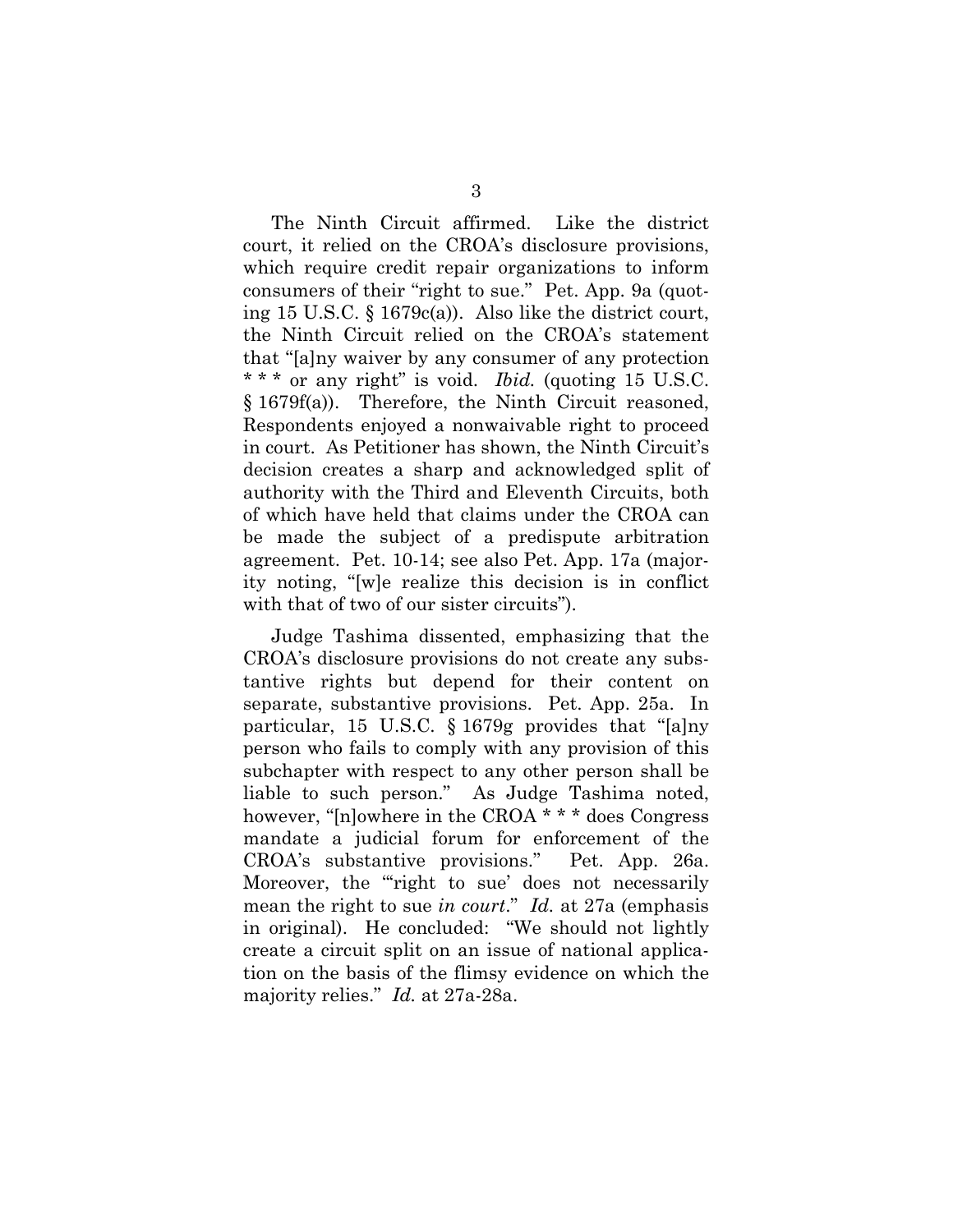#### **SUMMARY OF ARGUMENT**

Since the enactment of the FAA, Congress has recognized—and this Court has honored—a strong federal policy in favor of arbitration. Consistent with that policy, a wide variety of businesses have made arbitration agreements central to their commercial contracts. As with any contract, the parties to these agreements have a well-founded expectation that their agreements will be enforced.

With that strong federal policy in mind, this Court has long held that an agreement to arbitrate a statutory claim will be enforced unless Congress says otherwise. Indeed, Congress has, on several occasions, demonstrated its willingness to express such an intention. Each time, it has done so in clear and specific terms.

The CROA does not mention arbitration, much less express Congress's intention to make it unavailable. Yet the Ninth Circuit has nevertheless concluded that claims under the CROA are not subject to arbitration. Both this result and the analysis that produced it are inconsistent with this Court's precedent and Congress's policy favoring arbitration.

The Ninth Circuit's decision turns almost entirely on its reading of the statutory phrase "right to sue." But that phrase does not presume a judicial forum. In fact, the CROA's reference to a "right to sue" appears in a provision about *disclosure obligations* and refers to rights created in a separate civil liability provision that in no way precludes arbitration. Consistent with Congress's clear direction in the FAA, this Court has repeatedly enforced arbitration agreements in the face of statutory reservations of rights far more explicit than the ones at issue here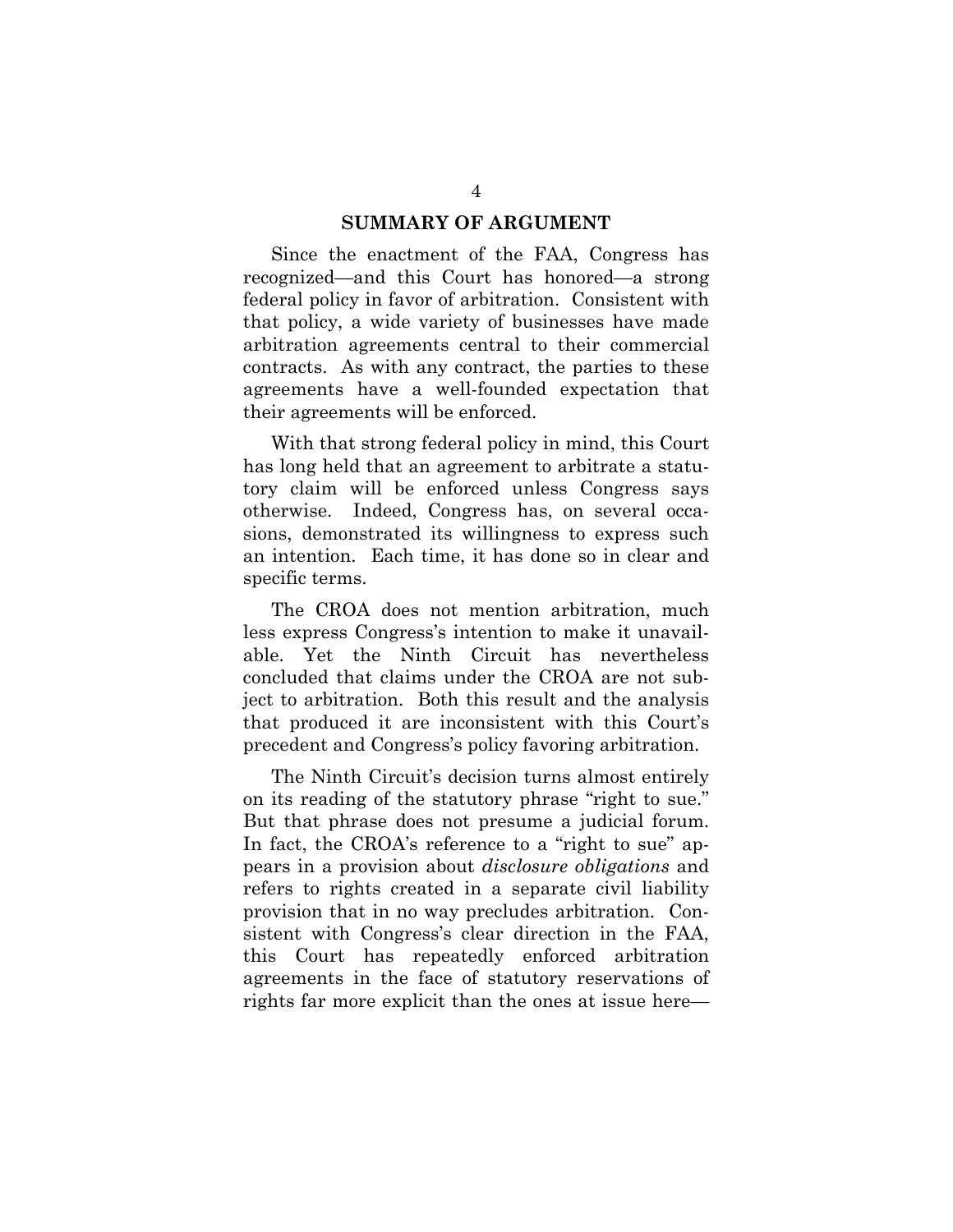including statutes that reserve the right to bring "a civil action in any court of competent jurisdiction." *Gilmer* v. *Interstate/Johnson Lane Corp.*, 500 U.S. 20, 29 (1991) (interpreting 29 U.S.C. § 626(c)(1)).

To be sure, a plaintiff under the CROA, like any other plaintiff asserting a federal cause of action, ordinarily enjoys a right to proceed in court under 28 U.S.C. § 1331. But this Court has repeatedly made clear that federal statutory causes of action that *could* be resolved in court may also be committed to arbitration if the parties so agree. The CROA's nonwaiver provision does not support a contrary result.

In the interest of protecting the settled expectations of parties to commercial contracts, it is critical that this Court remain faithful to Congress's policy favoring arbitration. That policy necessarily impacts the interpretation of any statute that gives rise to a federal claim. To that end, DRI urges this Court to reverse the Ninth Circuit's decision.

#### **ARGUMENT**

# **I. As this Court has consistently recognized, Congress has adopted a strong federal policy in favor of arbitration.**

Just last Term, this Court recognized once again that it is "beyond dispute that the FAA was designed to promote arbitration." *AT&T Mobility LLC* v. *Concepcion*, 131 S. Ct. 1740, 1749 (2011). In the FAA, Congress provided that an agreement "to settle by arbitration a controversy thereafter arising out of such contract or transaction \* \* \* shall be valid, irrevocable, and enforceable." 9 U.S.C. § 2. In doing so, Congress intended "to overrule the judiciary's longstanding refusal to enforce agreements to arbi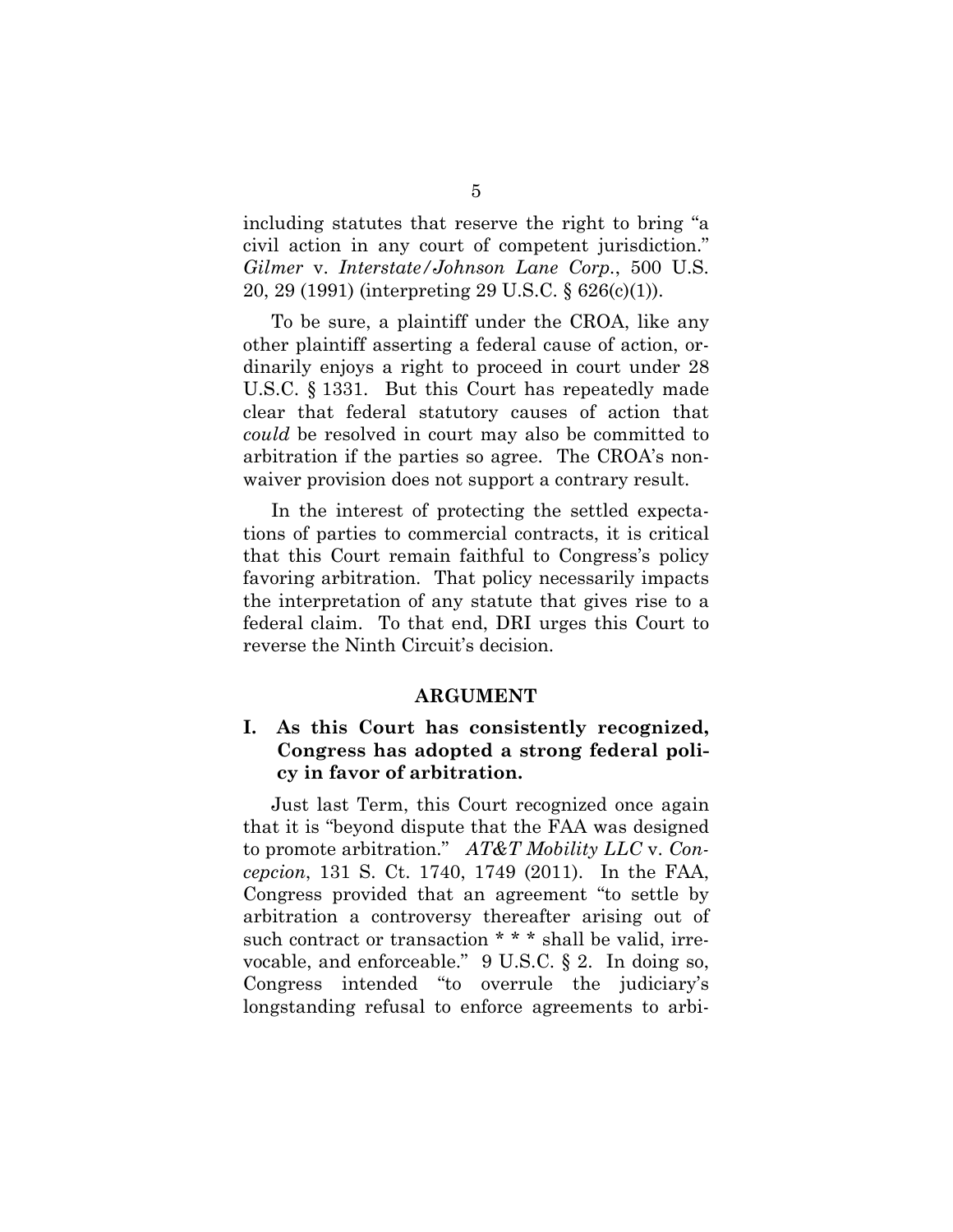trate" and place arbitration agreements "'upon the same footing as other contracts.'" *Dean Witter Reynolds, Inc.* v. *Byrd*, 470 U.S. 213, 219-220 (1985) (quoting H.R. Rep. No. 96, 68th Cong., 1st Sess., 1 (1924)).

The FAA thus manifests "a liberal federal policy favoring arbitration agreements." *Moses H. Cone Mem. Hosp.* v. *Mercury Constr. Corp.*, 460 U.S. 1, 24 (1983). Issues "of arbitrability must be addressed with a healthy regard for [this] federal policy favoring arbitration." *Ibid.*

This policy applies with equal force in the context of statutory claims. "Having made the bargain to arbitrate, the party should be held to it unless Congress itself has evinced an intention to preclude a waiver of judicial remedies for the statutory rights at issue." *Mitsubishi Motors Corp.* v. *Soler Chrysler-Plymouth, Inc.*, 473 U.S. 614, 628 (1985). Accordingly, "any doubts concerning the scope of arbitrable issues should be resolved in favor of arbitration, whether the problem at hand is the construction of the contract language itself or an allegation of waiver, delay, or a like defense to arbitrability." *Moses H. Cone*, 460 U.S. at 24-25. If the defense in question is that the statutory claims at issue cannot be arbitrated, "the burden is on the party opposing arbitration  $* * *$  to show that Congress intended to preclude a waiver of judicial remedies for the statutory rights at issue." *Shearson/American Express, Inc.* v. *McMahon*, 482 U.S. 220, 227 (1987). The default position, then, is always in favor of arbitration.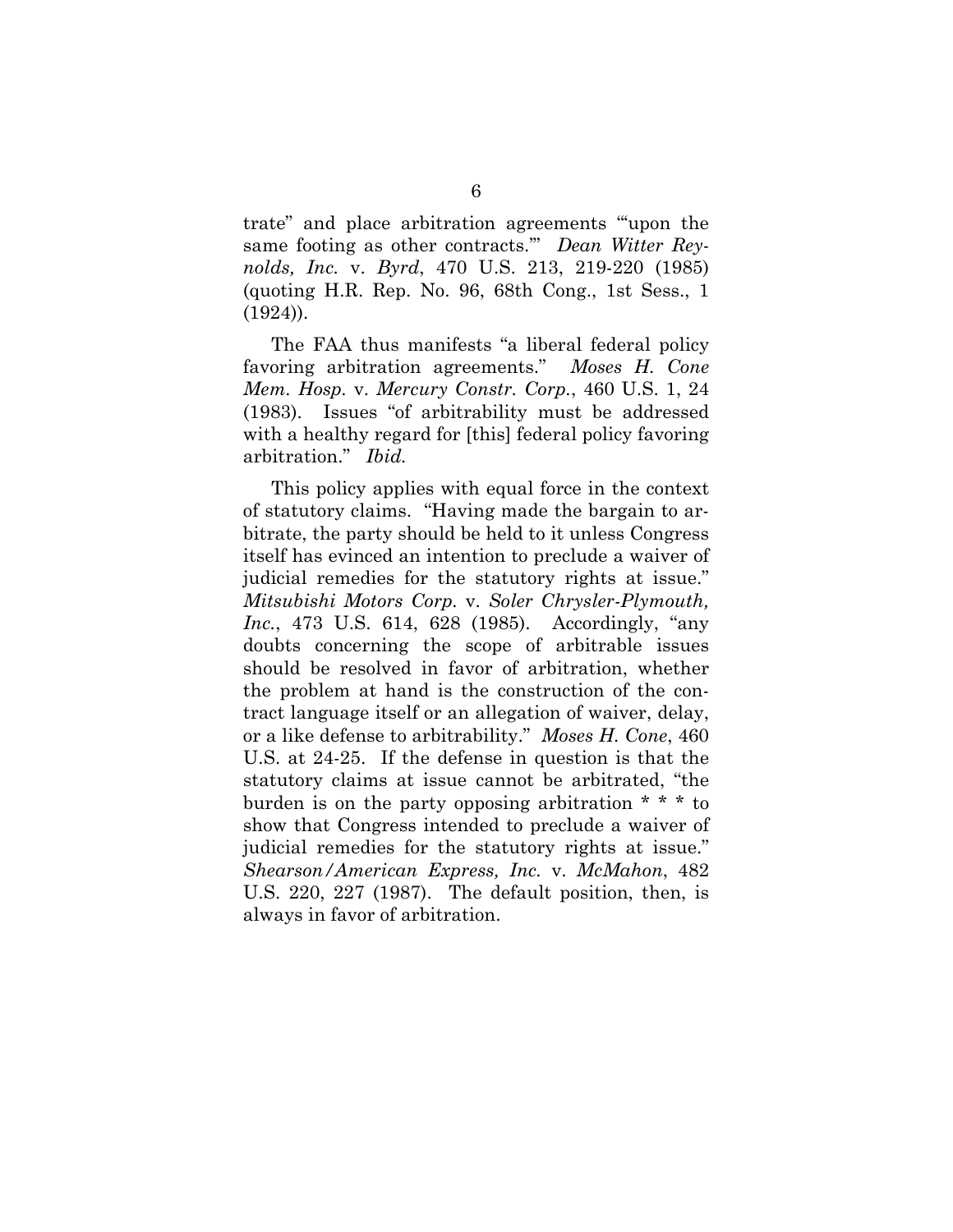# **II. Congress's endorsement of arbitration is reflected in the settled expectations of businesses and consumers alike.**

With Congress's forceful endorsement as a backdrop, arbitration has become central to a wide range of commercial agreements. Businesses rely on these predispute agreements to lower their costs; arbitration procedures can be designed "to allow for efficient, streamlined procedures tailored to the type of dispute," and their informality can "reduc[e] the cost and increas[e] the speed of dispute resolution." *Concepcion*, 131 S. Ct. at 1749. This savings is then passed on to consumers, who have settled expectations of their own. Cf. *Carnival Cruise Lines, Inc.* v. *Shute*, 499 U.S. 585, 594 (1991) (stating that "passengers who purchase tickets containing a forum clause like that at issue in this case benefit in the form of reduced fares reflecting the savings that the cruise line enjoys by limiting the fora in which it may be sued"); see also Stephen J. Ware, *Paying the Price of Process: Judicial Regulation of Consumer Arbitration Agreements*, 2001 J. Disp. Resol. 89, 90 (identifying seven possible ways in which arbitration may reduce costs for businesses).

Empirical studies confirm that these agreements are widely used. According to Fulbright & Jaworski LLP, which surveyed 275 American companies across a variety of industries, about a third of the respondents preferred arbitration to litigation in domestic disputes, including over a third of the respondents in the energy, financial services, health care, and insurance industries. Fulbright & Jaworski LLP, *Fulbright's 7th Annual Litigation Trends Survey Report* 19 (2010). Another study notes that the American Arbitration Association ("AAA") closed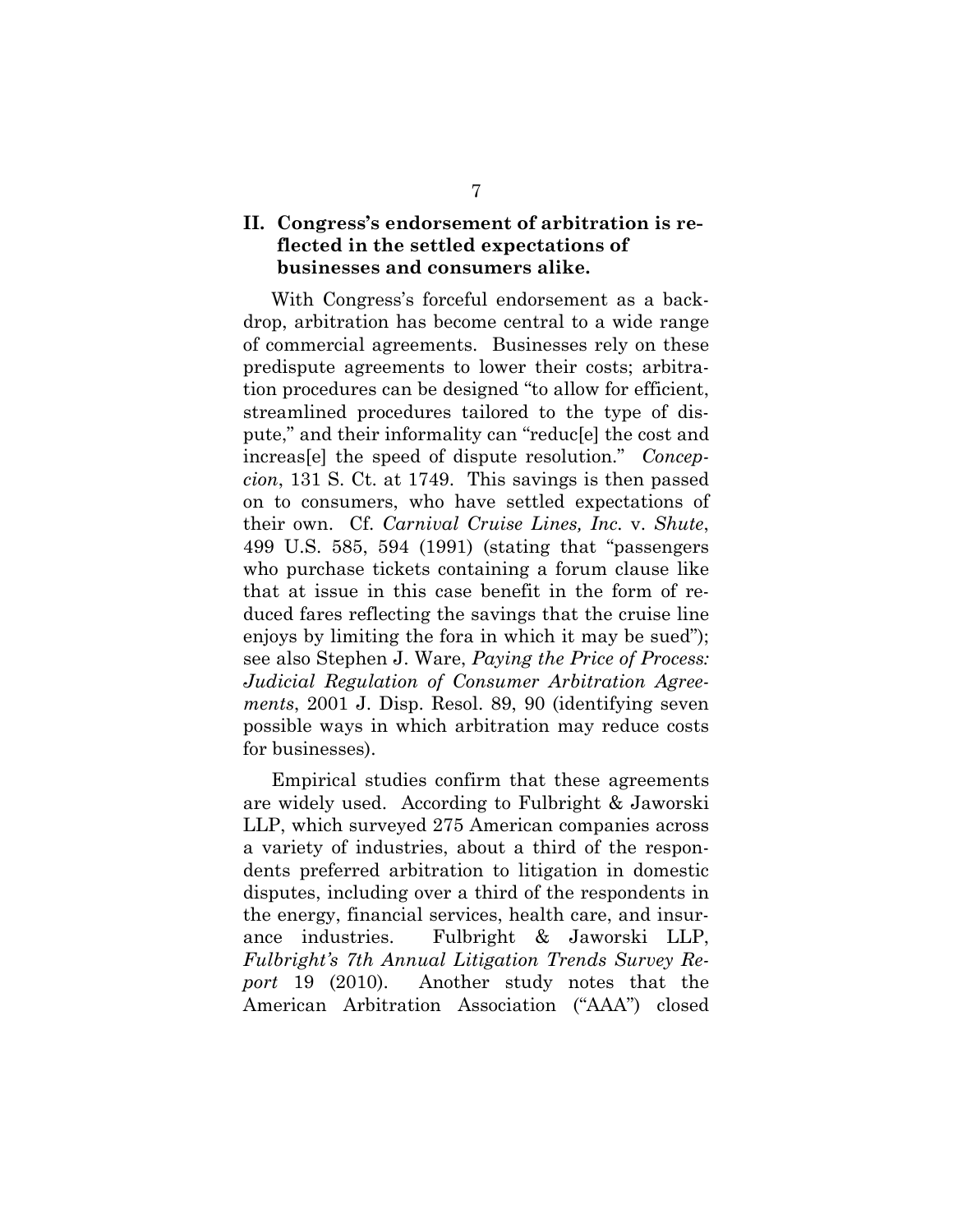3,220 consumer arbitrations between 2005 and 2007. Christopher R. Drahozal & Samantha Zyontz, *An Empirical Study of AAA Consumer Arbitrations*, 25 Ohio St. J. on Disp. Resol. 843, 868 (2010). The authors estimate that consumers were claimants in 85 percent of these cases. *Id.* at 872.

Arbitration agreements are beneficial in any setting that may give rise to a dispute, and thus they are by no means confined to the consumer context. One study of franchise agreements found that nearly half of the sample contained an arbitration clause. This number has remained steady for nearly ten years. Christopher R. Drahozal & Quentin R. Whittrock, *Is There a Flight from Arbitration?* 37 Hofstra L. Rev. 71, 75 (2008). And a study of 551 employment contracts for Chief Executive Officers found that *half* contained an arbitration clause. When the sample was broken down by year, the study revealed that, but for a small dip in 2004, arbitration clauses had become more common every year since 1999, appearing in 60.4% of contracts executed in 2005. Randall Thomas et al., *Arbitration Clauses in CEO Employment Contracts: An Empirical and Theoretical Analysis*, 63 Vand. L. Rev. 959, 981 (2010). Further, twenty-seven percent of American respondents to the Fulbright & Jaworski study require arbitration of employment disputes in non-union settings. Fulbright & Jaworski, *supra*, at 43.

Arbitration is favored in part because it is generally faster and less expensive than traditional incourt litigation. According to government statistics, the median time from filing to disposition of civil cases in the twelve-month period ending March 31, 2010, was 23.3 months for cases disposed of by trial, and 8.2 months overall. Administrative Office of the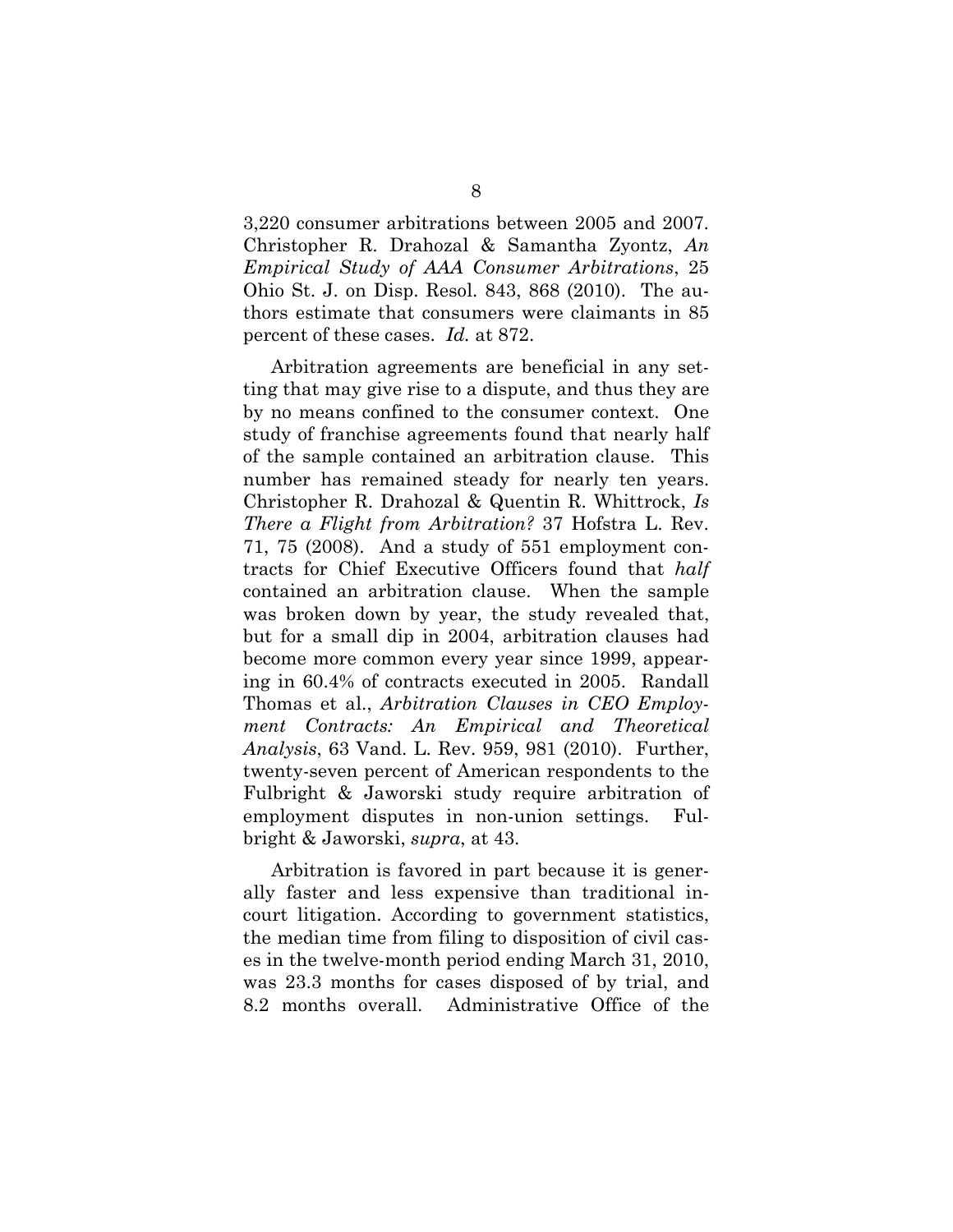United States Courts, *Federal Judicial Caseload Statistics: March 31*, *2010,* Table C-5 (2010). By contrast, according to a study of 301 AAA consumer arbitrations administered in 2007, the average time from filing to final award was 6.9 months—an improvement of nearly 20 percent over court cases resolved without trial, and a 70 percent improvement over those that are tried. Drahozal & Zyontz, *supra*, at 845.

Nor is there any doubt that a consumer's substantive rights can be vindicated in a meaningful way in an arbitral forum. According to the AAA's analysis of 987 consumer-initiated arbitrations resolved in 2006, the consumer was awarded some relief in 48 percent of the cases. *Id*. at 920. In the above-referenced study of cases from 2007, consumers won some relief in 128 of the 240 consumer-initiated cases in the sample. *Id.* at 897.<sup>2</sup> According to a study of arbitrations conducted by the National Arbitration Forum, consumers prevailed in 53 of 97 consumer-initiated cases that reached decision. *Id.* at 924 (citing Ernst & Young, *Outcomes of Arbitration: An Empirical Study of Consumer Lending Cases* (2004)). Another study of NAF arbitrations found that consumers prevailed in 65.5 percent of consumer-initiated cases that reached decision. *Id.* at 923 (citing Mark Fellows, *The Same Result as in Court, More Efficiently: Comparing Arbitration and Court Litigation Out-*

l

<sup>2</sup> This study also reveals the cost-effective nature of arbitration from the consumer's perspective. In these cases, "[c]onsumer claimants seeking less than \$10,000 were assessed an average of \$1 in AAA administrative fees and \$95 in arbitrator's fees." Christopher R. Drahozal & Samantha Zyontz, *An Empirical Study of AAA Consumer Arbitrations*, 25 Ohio St. J. on Disp. Resol. 843, 916 (2010).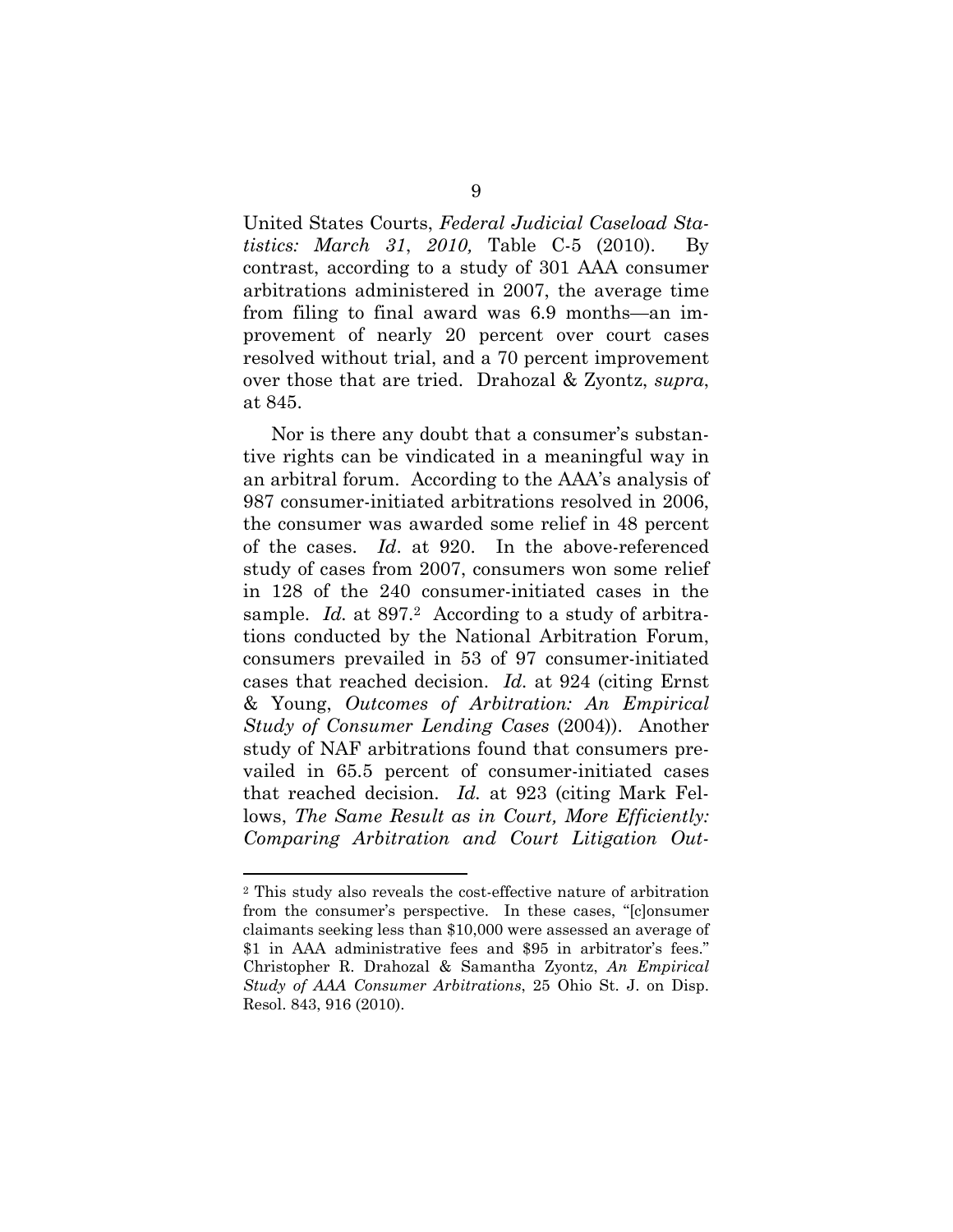*comes*, Metropolitan Corporate Counsel 32 (July 2006)).

In short, businesses have responded to the FAA by relying heavily on arbitration in their commercial agreements, and both businesses and consumers have enjoyed benefits as a result. Like any party to a contract, businesses expect that their agreements will be enforced. Consumers and employees share this expectation and enjoy direct and indirect benefits on that basis, including lower prices, higher pay, faster and lower-cost dispute resolution, and increased predictability. Any change in this Court's approach to arbitrability—whether in terms of the scope of arbitration clauses or in the analysis of the arbitrability of statutory claims—would disturb those longstanding and settled commercial expectations.

**III. The Ninth Circuit's willingness to read the CROA to bar arbitration is at odds with the strong federal policy favoring arbitration, as expressed in the FAA and this Court's jurisprudence.** 

In view of this strong federal policy favoring arbitration, the Ninth Circuit's approach to the CROA cannot stand. This Court has held that a party who has agreed to arbitrate "should be held to [the agreement] unless Congress itself has evinced an intention to preclude a waiver of judicial remedies for the statutory rights at issue." *Mitsubishi Motors*, 473 U.S. at 628. And, in fact, when Congress has chosen to preclude arbitration for a particular statutory right, it has expressed that intention quite clearly.

As discussed below and in the brief by Petitioners, the CROA expresses no such intention. Although it does require credit repair organizations to disclose to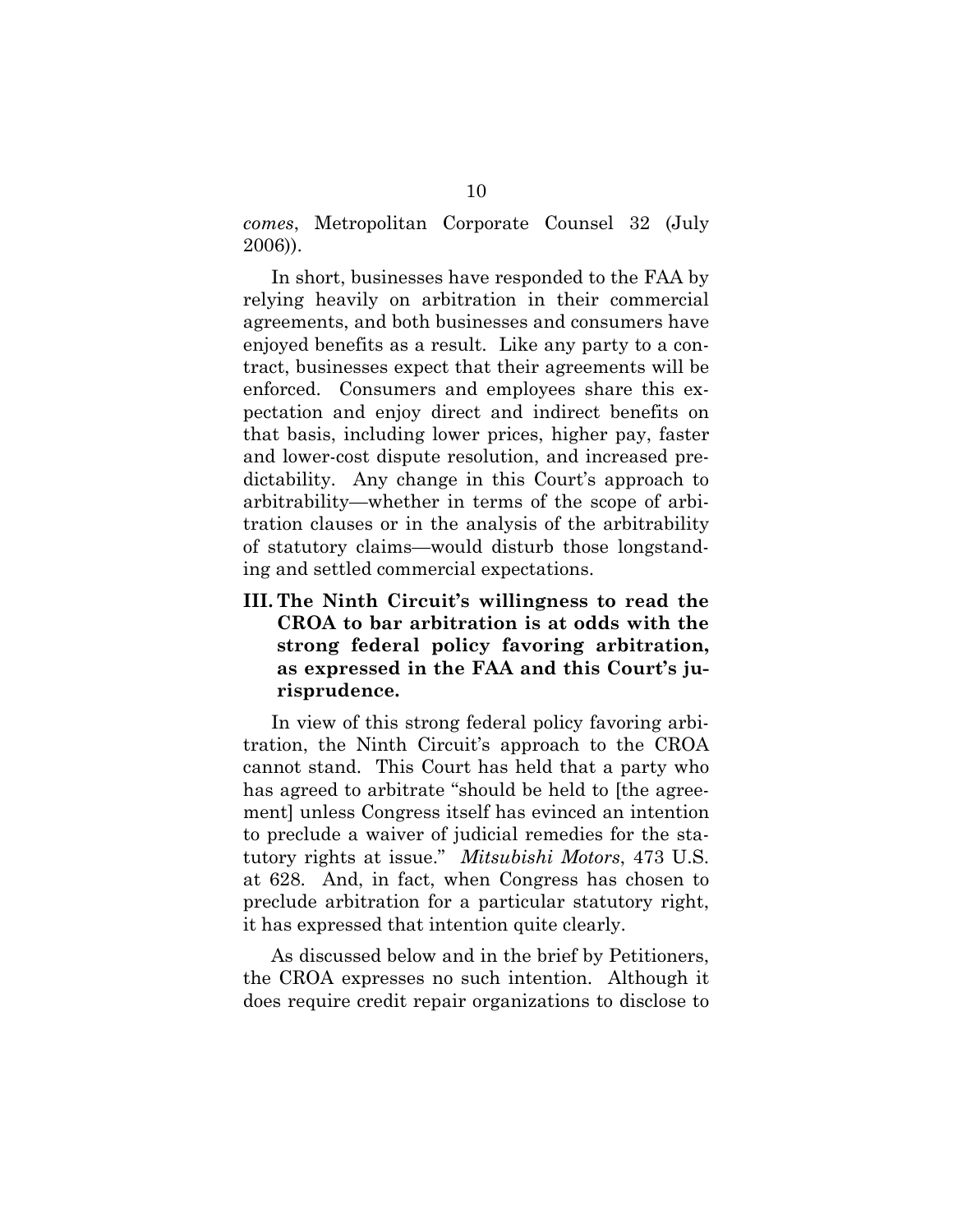consumers that they have a "right to sue," that provision does not confer any substantive rights, nor does it require that the suit be brought in a judicial forum. Indeed, the Ninth Circuit's approach to the phrase "right to sue" is in tension with the FAA's approach of recognizing arbitration as an adequate alternative for vindicating substantive rights. And the CROA's nonwaiver provision does not change the analysis. For all these reasons, faithful adherence to the FAA and this Court's precedents on arbitration requires reversal of the Ninth Circuit's decision here.

## **A. Congress has made explicit reference to arbitration in other statutes, but it has made no such reference in the CROA.**

Whether a statutory claim is subject to arbitration is a question of congressional intent—as expressed not only in the underlying statute but also in the FAA itself. Congress is undoubtedly "aware of existing law" when it passes new statutes, *South Dakota* v. *Yankton Sioux Tribe*, 522 U.S. 329, 351 (1998) (internal quotation marks and citation omitted), and it knows that its enactments will be interpreted in accordance with the FAA. In light of the FAA, the "burden is on the party opposing arbitration \* \* \* to show that Congress intended to preclude a waiver of judicial remedies for the statutory rights at issue." *McMahon*, 482 U.S. at 227.

In determining Congress's intent with respect to any particular statutory right, there is no need to guess. Congress has repeatedly demonstrated that it can and will make its "intention" clear when it prefers a judicial forum. For example, in one enactment, Congress expressly limited the ability of motor ve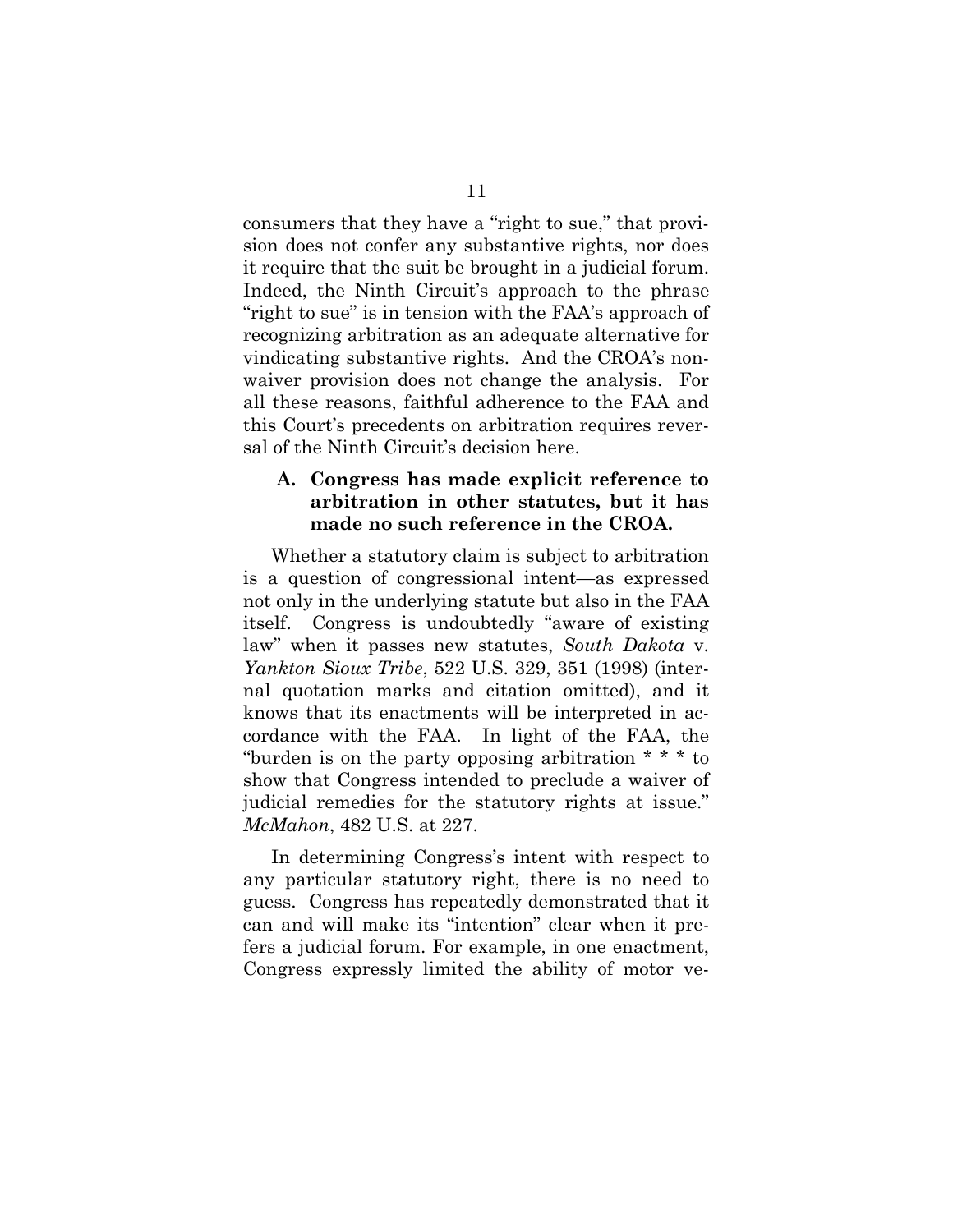hicle franchisors and franchisees to agree on arbitration in advance:

> Notwithstanding any other provision of law, whenever a motor vehicle franchise contract provides for the use of arbitration to resolve a controversy arising out of or relating to such contract*,* arbitration may be used to settle such controversy *only if after such controversy arises* all parties to such controversy consent in writing to use arbitration to settle such controversy.

15 U.S.C.  $\S$  1226(a)(2) (emphasis added). This law was proposed, with substantially similar language (including the same explicit reference to arbitration), in 1998, just two years after the enactment of the CROA. Motor Vehicle Franchise Control Arbitration Fairness Act of 1998, S. 2434, 105th Cong. (1998).

Similarly, Congress has demonstrated an intent to preclude certain defense contractors from entering into predispute arbitration agreements with their employees.3 It has required that any such contractor refrain from requiring "as a condition of employment, that the employee or independent contractor *agree to resolve through arbitration any claim* under title VII of the Civil Rights Act of 1964 or any tort related to or arising out of sexual assault or harassment, including assault and battery, intentional infliction of emotional distress, false imprisonment, or negligent hiring, supervision, or retention." Department of Defense Appropriations Act, 2010, Pub. L. 111-118, §

l

<sup>3</sup> This provision applied to a contract in excess of \$1,000,000 that is awarded more than 60 days after the effective date for the Act. Pub. L. 111-118, § 8116(a), 123 Stat. 3409, 3454 (2009).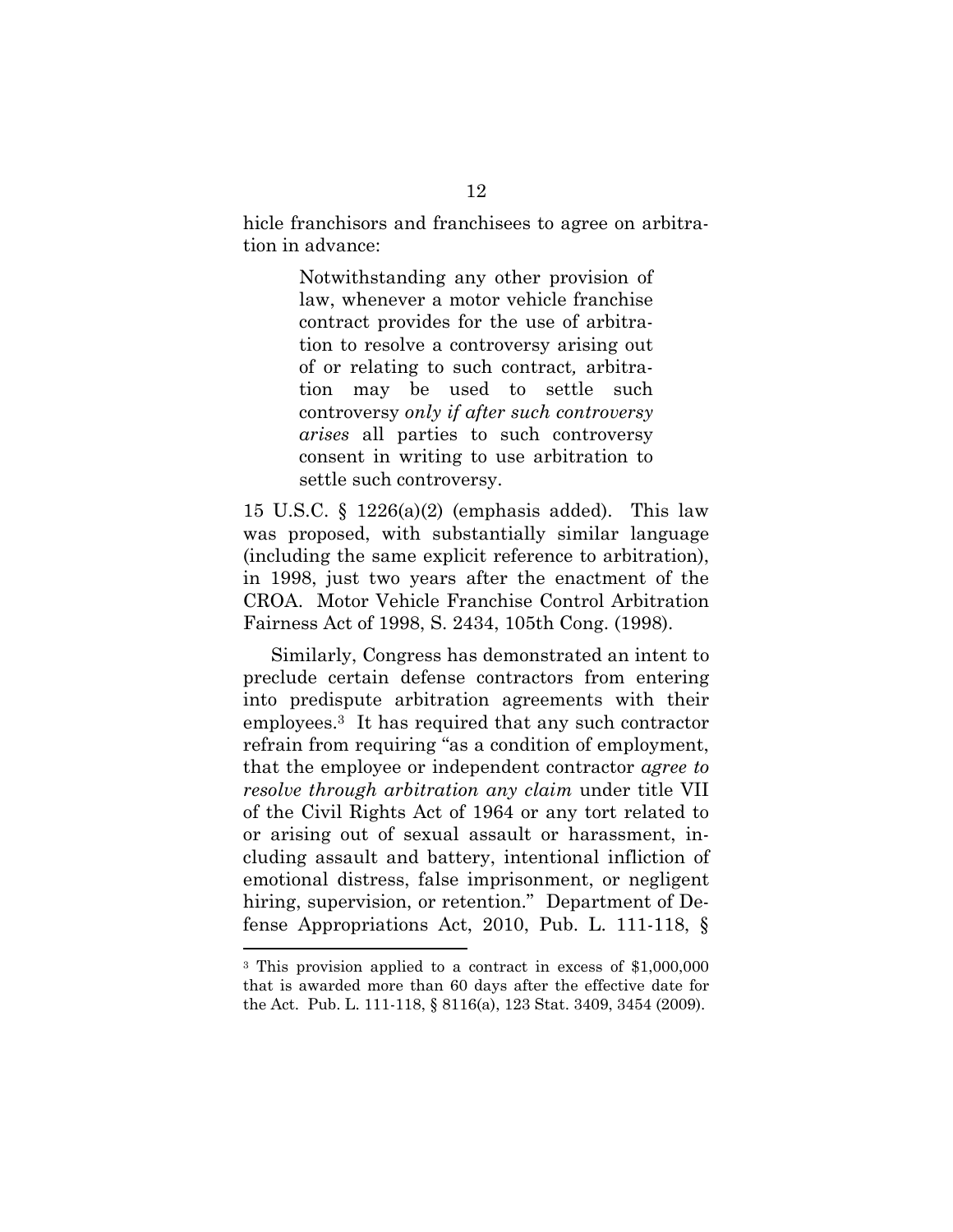8116(a)(1), 123 Stat. 3409, 3454 (2009) (emphasis added).

In the Dodd-Frank Wall Street Reform and Consumer Protection Act, Congress included several different provisions referring explicitly to predispute arbitration agreements. Congress explicitly prohibited predispute agreements to arbitrate claims arising under Sarbanes-Oxley's whistleblower retaliation provision:

> (2) PREDISPUTE ARBITRATION AGREEMENTS.—No predispute arbitration agreement shall be valid or enforceable, if the agreement requires arbitration of a dispute arising under this section.

Pub. L. 111-203, Title IX, § 922 (a), 124 Stat. 1376, 1841 (2010) (18 U.S.C. §1514A(e)(2)).

Further, the Act explicitly grants the Consumer Financial Protection Bureau authority to restrict certain predispute arbitration agreements:

> The Bureau, by regulation, may prohibit or impose conditions or limitations on *the use of an agreement* between a covered person and a consumer for a consumer financial product or service *providing for arbitration of any future dispute between the parties*, if the Bureau finds that such a prohibition or imposition of conditions or limitations is in the public interest and for the protection of consumers.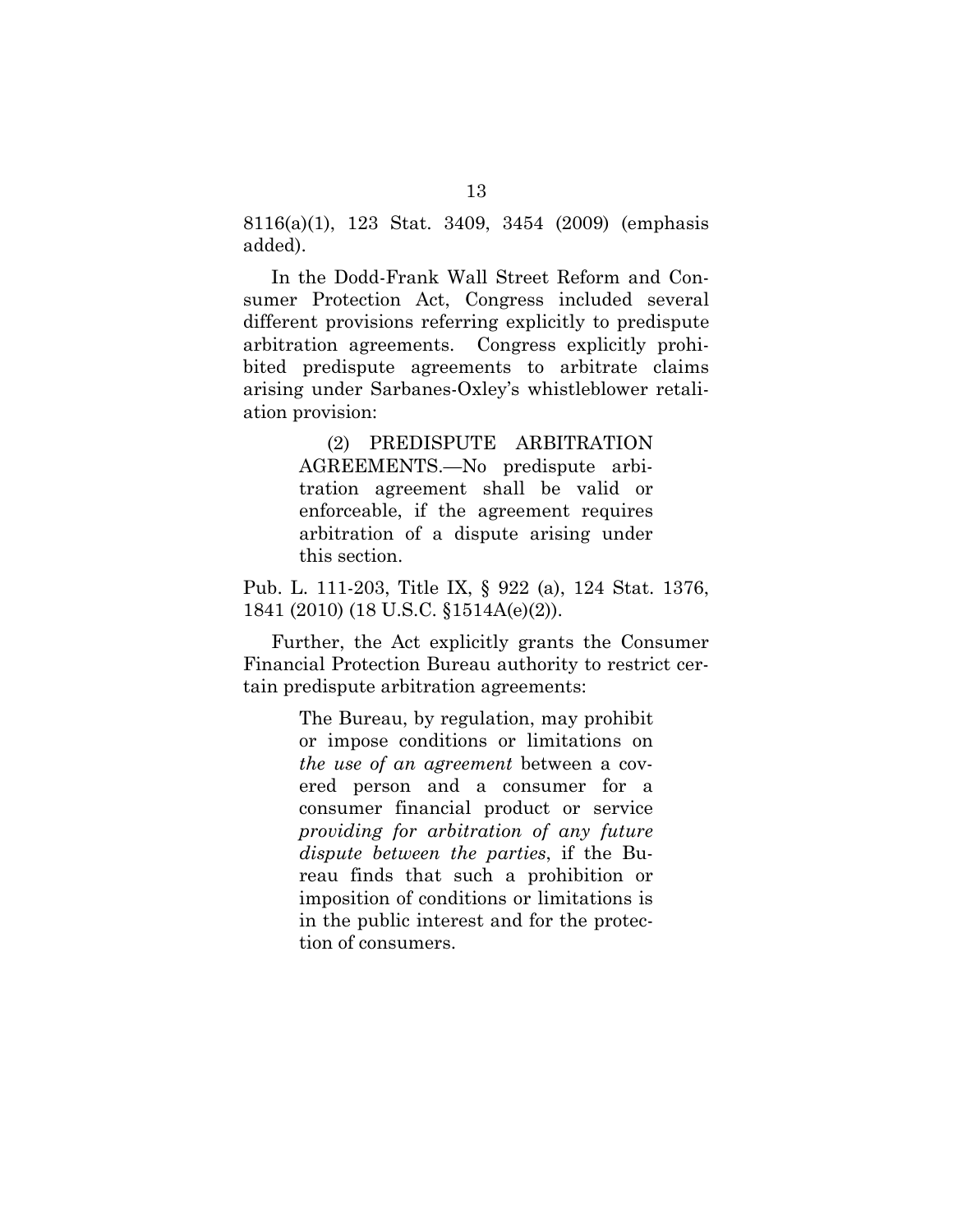Pub. L. 111-203, § 1028, 124 Stat. 1376, 2004 (2010) (12 U.S.C. § 5518(b)) (emphasis added). The Act grants similar authority to the SEC:

> The Commission, by rule, may prohibit \* \* \* agreements that require customers or clients of any [broker, dealer, municipal securities dealer or investment adviser] *to arbitrate any future dispute*  between them arising under the Federal securities laws \* \* \*

Pub. L. 111-203, §§ 921(a),(b), 124 Stat. 1376, 1841 (15 U.S.C. § 78o(o), 15 U.S.C. § 80b-5(f)) (emphasis added).

Even arbitration's most vociferous opponents recognize the need to speak clearly. The proposed Arbitration Fairness Act would amend the FAA to provide that "no predispute arbitration agreement shall be valid or enforceable if it requires arbitration of an employment dispute, consumer dispute, or civil rights dispute." S. 987, 112th Cong. § 3 (2011). Accordingly, those who seek to restrict predispute arbitration agreements are not content to rely on oblique measures; they recognize that a limitation on arbitration cannot be based on a mere inference.

The numerous statutory provisions explicitly referencing arbitration demonstrate that Congress knows how to preclude agreements such as the one at issue here. But the unambiguous language in these other enactments and proposals is nowhere to be found in the CROA. Cf. *Bruesewitz* v. *Wyeth LLC*, 131 S. Ct. 1068, 1071 (2011) (explaining that a statute's failure to mention a "classic and well known" basis for liability must be a matter of "deliberate choice, not inadvertence") (internal quotation marks and citation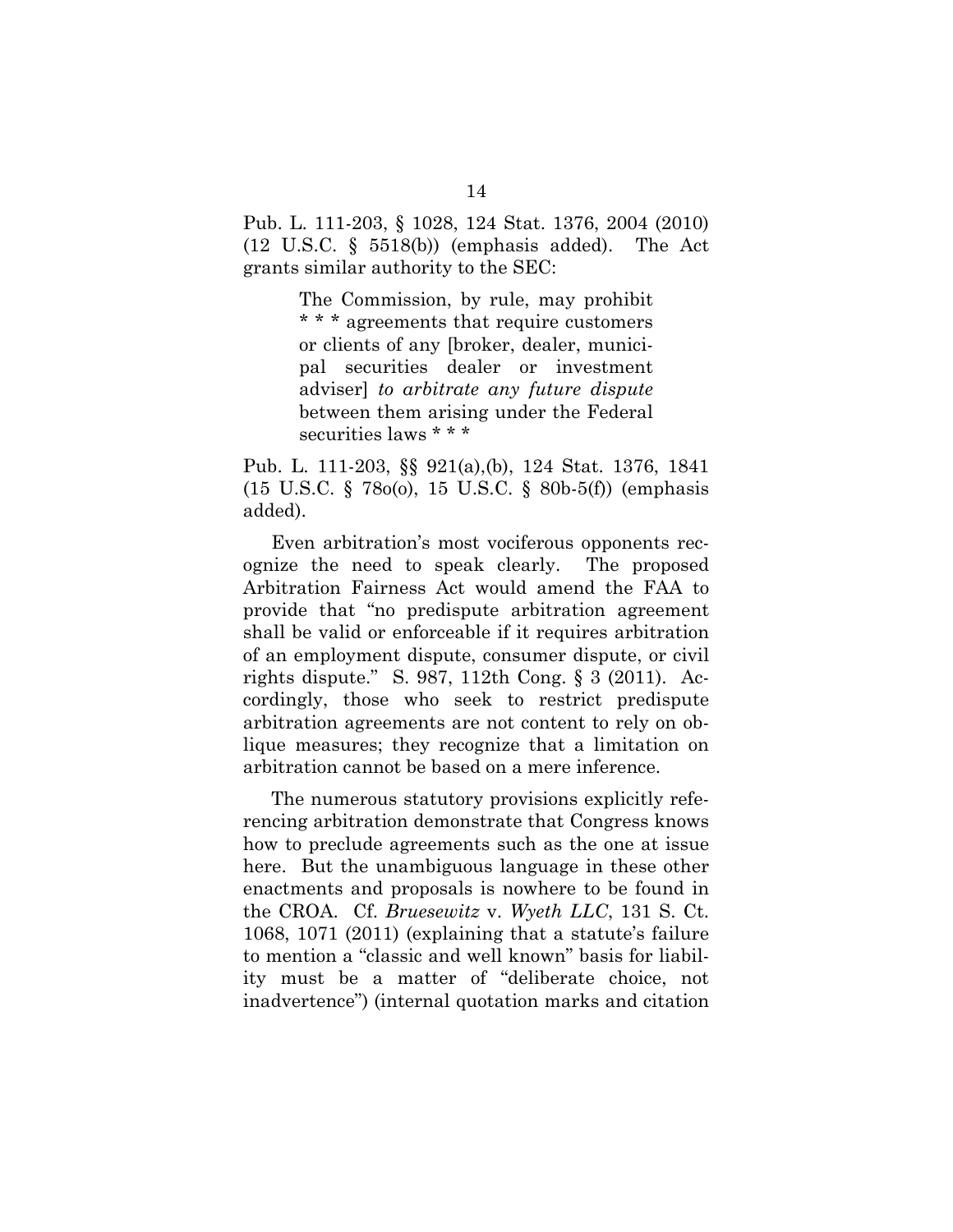omitted). The CROA *nowhere* mentions arbitration, and nothing in the ordinary meaning of the words "right to sue," or in the structure of the CROA, indicates that Congress intended to bar arbitration when it passed this statute.

## **B. In comparison to these other statutes, the CROA—with its phrase "right to sue"—does not express a congressional intent to bar arbitration.**

In sharp contrast with the statutes discussed above, the CROA says nothing at all about arbitration. Further, although the CROA requires that a consumer be told he or she has "a right to sue," it neither specifies nor implies the *forum* in which the suit must be brought. The statute's liability provision the provision that actually confers the right to sue does not reference a forum either.

The Ninth Circuit assumed that the words "right to sue" necessarily implied a right to a judicial forum. See Pet. App. 12a (reasoning that, if arbitration were permitted, then the CROA would "requir[e] that consumers be told a lie: that they possessed a nonexistent right"); see also Resp. Br. Opp. 17 (contending that the disclosure provision is a specific provision that controls the more general liability provision).

But even if this reading is "plausible enough in the abstract," the statute must be read in harmony with two important background principles embodied in the FAA. Cf. *Bd. of Trustees* v. *Roche Molecular Sys.*, *Inc.*, No. 09-1159, 563 U.S. \_\_\_, slip. op. at 10 (June 6, 2011) (interpreting Bayh-Dole Act with reference to background principles). First, doubts about arbitrability must be resolved in *favor* of arbitrabili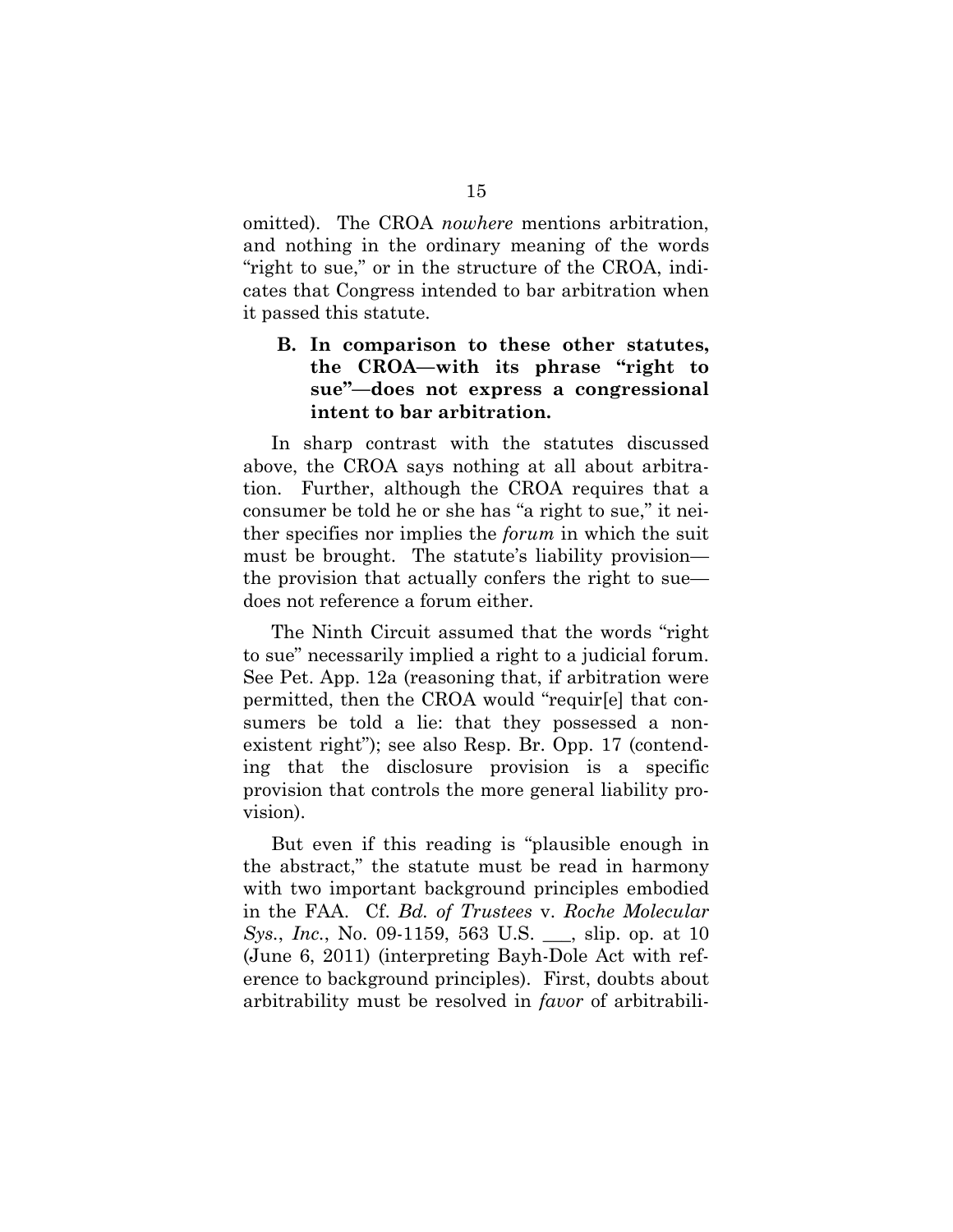ty. *Moses H. Cone*, 460 U.S. at 24-25. Therefore, congressional intent to preclude arbitration must be unambiguous, at least where such intent is based on the statute's text. And second, an agreement to arbitrate "does not forgo the substantive rights afforded by the statute; it only submits to their resolution in an arbitral, rather than a judicial, forum." *Mitsubishi Motors*, 473 U.S. at 628. Because the consumer's right to relief under the CROA is fully protected, regardless of forum, there is no reason to think that a "right to sue" requires that the consumer's claim be resolved in court.

The opinions of this Court are consistent with this interpretation of the phrase "right to sue." On its face, the phrase refers only to a right of action and is in no way inconsistent with arbitration. This Court has used the phrase "right to sue" in reference to rights of action under both Title VII and the Age Discrimination in Employment Act ("ADEA"). See *Thompson* v. *North American Stainless, LP*, 131 S. Ct. 863, 869 (2011) ("We have suggested in dictum that the Title VII aggrievement requirement conferred a right to sue on all who satisfied Article III standing."); *Federal Express Corp. v. Holowecki*, 552 U.S. 389, 403-404 (2008) ("The [ADEA] requires the aggrieved individual to file a charge before filing a lawsuit; it does not condition the individual's right to sue upon the agency taking any action."); cf. *Smith* v. *City of Jackson, Miss.*, 544 U.S. 228, 245 n.2 (2005) (Scalia, J., concurring) ("The EEOC need not take the extra step of recognizing that individuals harmed by prohibited actions have a right to sue; the ADEA itself makes that automatic."). Yet there is wide agreement that Title VII and ADEA claims may be committed to arbitration in predispute arbitration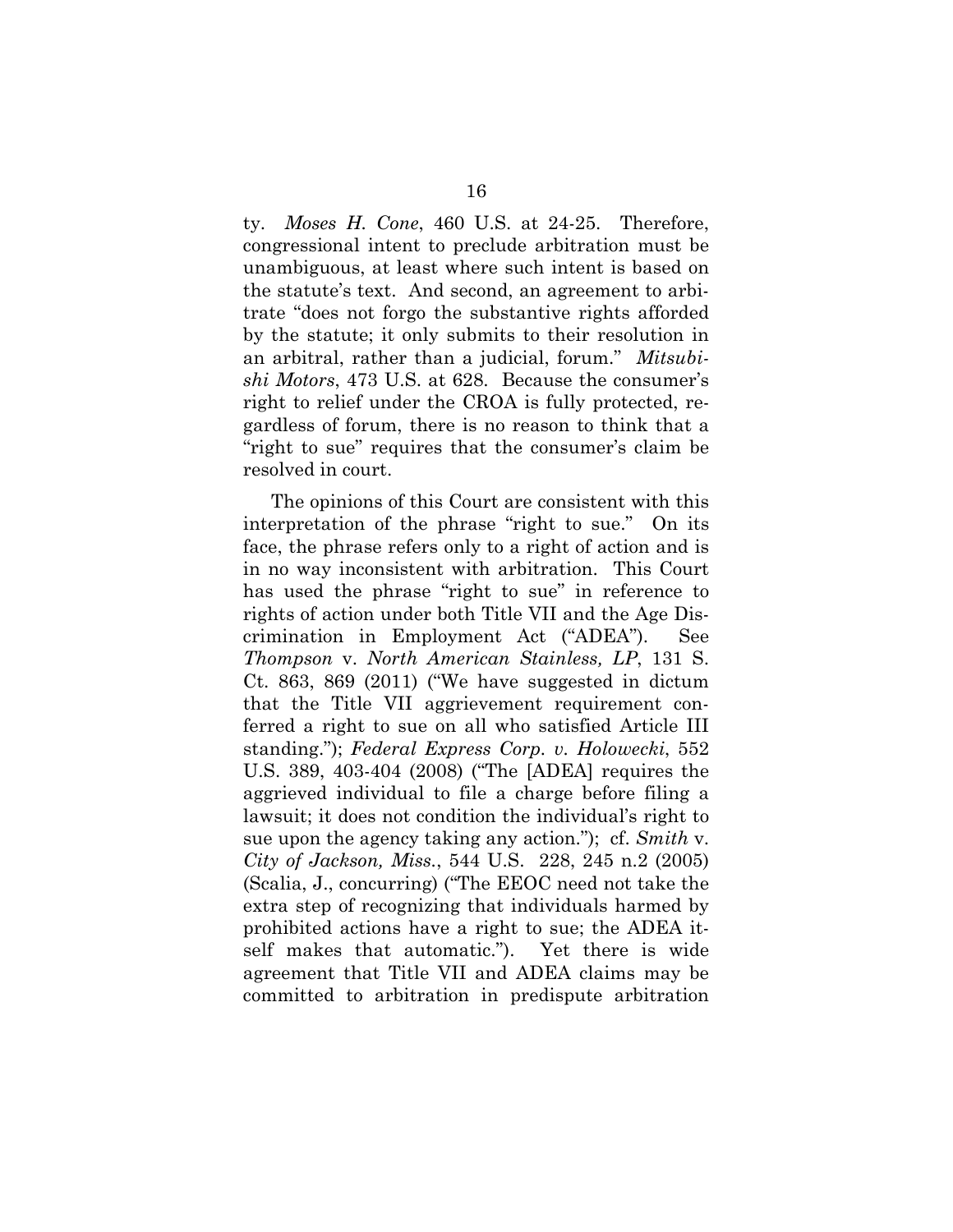agreements. *Gilmer* v. *Interstate/Johnson Lane Corp.*, 500 U.S. 20, 35 (1991) (holding that ADEA claims are arbitrable); *EEOC* v. *Luce, Forward, Hamilton & Scripps*, 345 F.3d 742, 748-749 (9th Cir. 2003) (en banc) (collecting cases concluding that "Title VII does not bar compulsory arbitration agreements"). In short, the words "right to sue" are consistent with a predispute arbitration agreement because they imply nothing about the forum.

Not surprisingly, this Court's prior use of the phrase "right to sue" is also consistent with the ordinary meaning of the words. The word "sue" is defined simply as "to seek justice or right from (a person) by legal process." *Webster's Ninth New Collegiate Dictionary* 1179 (1988); see also *Funk & Wagnalls Standard College Dictionary* 1338 (1973) ("To institute proceedings against for the recovery of some right or the redress of some wrong"); *Shorter Oxford English Dictionary* 3095 (6th ed. 2007) ("Institute a suit for, make a legal claim to"); *Random House Webster's Unabridged Dictionary* 1900 (2d ed. 2001) ("[T]o institute a process in law against; bring a civil action against"). Arbitration is undeniably a "legal process"; it is used to vindicate legal rights and redress wrongs, and its awards are enforceable by law. Read in this commonsense way, the guarantee of a right to sue in no way limits the forum available. See Pet. App. 27a ("the mere mention of a 'right to sue' does not necessarily mean the right to sue *in court*") (Tashima, J., dissenting) (emphasis in original); *Picard*  v*. Credit Solutions, Inc.*, 564 F.3d 1249, 1255 (11th Cir. 2009) ("Although CROA requires credit repair organizations to inform consumers of their right to a private cause of action, such does not preclude arbitration under CROA."); *Gay* v*. CreditInform*, 511 F.3d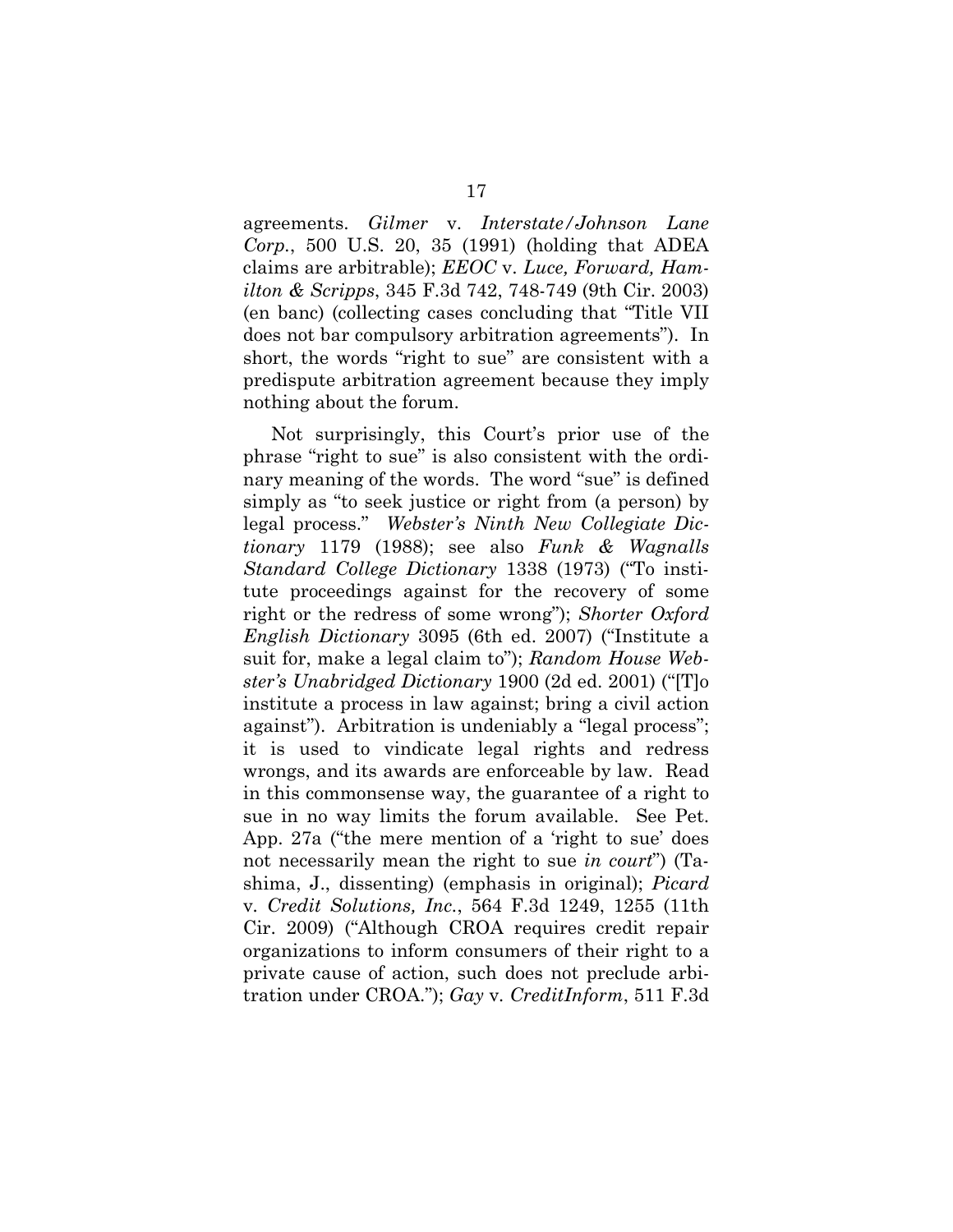369, 377 n.4 (3d Cir. 2007) (noting that "the section does not specify the forum for the resolution of the dispute").

The context of the phrase "right to sue" in the CROA itself further confirms that it does not specify or guarantee a judicial forum. According to the CROA, a credit repair organization must provide consumers with the following disclosures:

> You have a right to dispute inaccurate information in your credit report by contacting the bureau directly. \* \* \*

> You have a right to obtain a copy of your credit report from the credit bureau.\* \* \*

> You have a *right to sue* a credit repair organization that violates the Credit Repair Organization Act. This law prohibits deceptive practices by credit repair organizations.

> You have the right to cancel your contract with any credit repair organization for any reason within 3 business days from the date you signed it. \* \* \*

15 U.S.C. § 1679c (emphasis added). Again, these disclosures simply have nothing to do with the *forum* for any dispute. The phrase "right to sue" is intermixed with descriptions of other substantive rights and informs the consumer only that she may personally sue to obtain a remedy if these rights are violated. Had Congress not required informing consumers of their "right to sue," the consumer might not know that he or she has a remedy at all.

This interpretation is consistent with the overall statutory structure. The disclosure provisions of the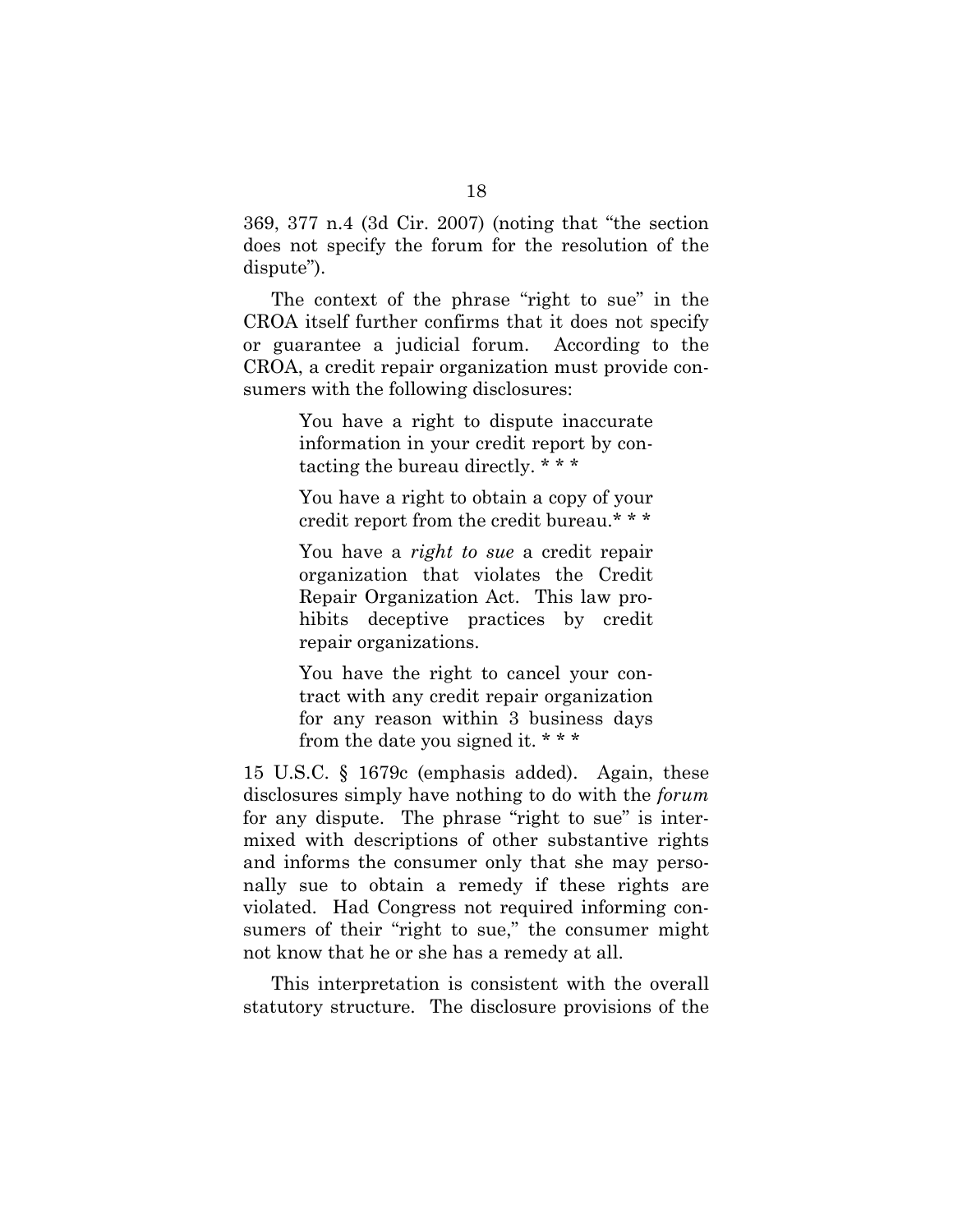CROA create the right to *be informed* of the right to sue; these provisions do not create the right to sue itself. The right of action itself is found in 15 U.S.C. § 1679g, which states that "[a]ny person who fails to comply with any provision of [the CROA] with respect to any other person shall be liable to such person." The statute nowhere precludes credit repair organizations from also telling consumers that, if they wish to form a contract, any suit under this provision must be brought before an arbitrator.

In requiring disclosure of a "right to sue" under the CROA, Congress was referring merely to the CROA's liability provisions, which grant consumers *a cause of action*—nothing more. There is no textual reason to conclude that consumers are also guaranteed *a judicial forum*. Substantive rights may be vindicated in arbitration just as they may be vindicated in court. Indeed, this Court has long recognized that when a party agrees to arbitrate, it "does not forgo the substantive rights afforded by the statute; it only submits to their resolution in an arbitral, rather than a judicial, forum." *Mitsubishi Motors*, 473 U.S. at 628. Nothing in the CROA reflects any congressional judgment that an arbitral forum would somehow be inadequate for CROA claims in particular.

## **C. The non-waiver provision of the CROA does not prevent waiver of a consumer's ability to assert a CROA claim in court.**

The non-waiver provision of the CROA does not require any different result. As the Petitioners' brief explains (at pp. 24-35), the non-waiver provision does not and cannot prevent waivers that relate only to *procedural* rights, such as the consumer's choice of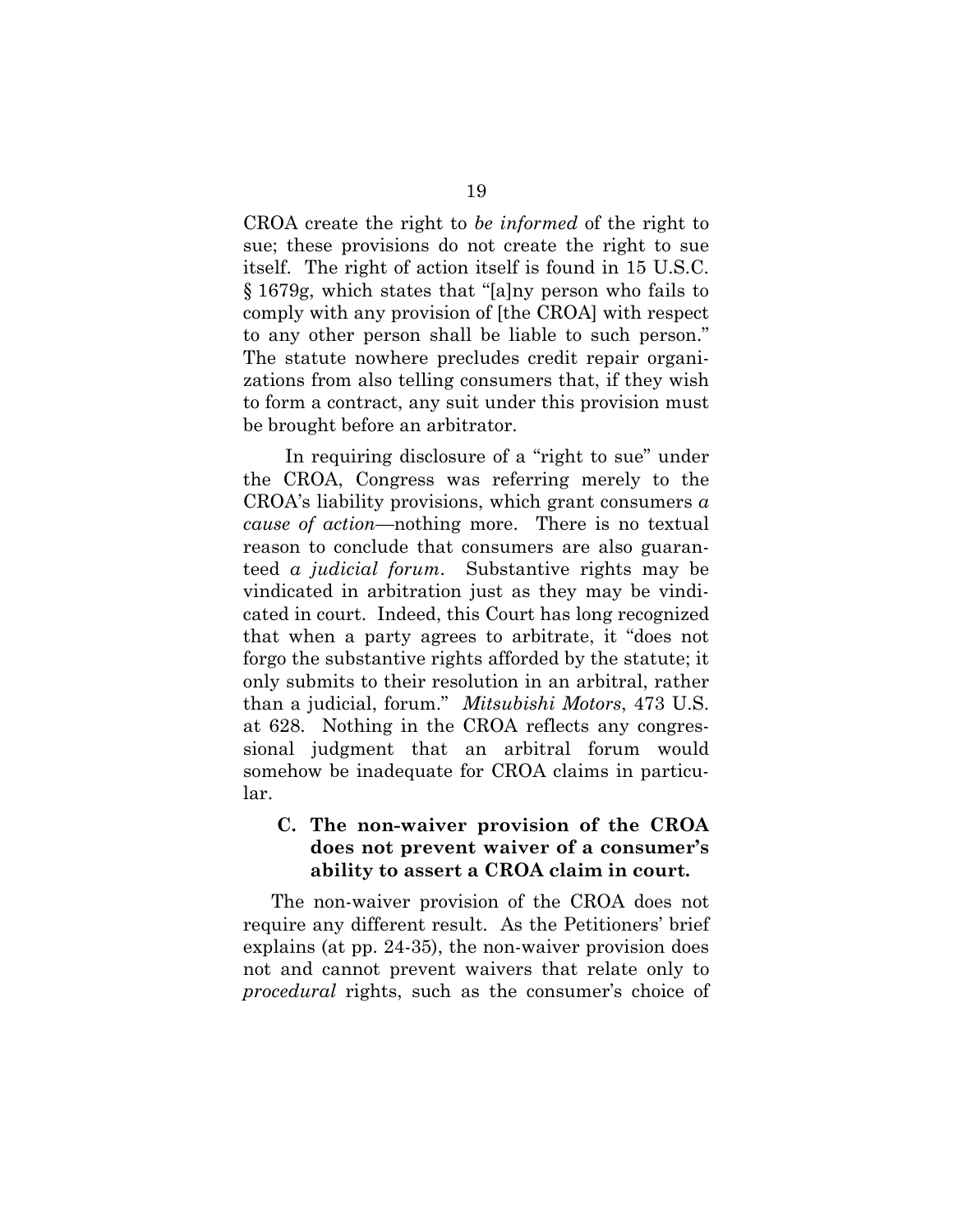forum. And even if that were not so, a consumer's ability to file his claims in federal court is derived from federal statutes *outside* the CROA and thus is not subject to the CROA's non-waiver provision in the first place.

Although a consumer certainly *can* assert such a claim in federal court, his right to do so is the very same right enjoyed by every other federal plaintiff—a right set forth in 28 U.S.C. § 1331, which establishes federal question jurisdiction. Because this right is not created by the CROA itself, it is outside the scope of the CROA's non-waiver provision.

The CROA prohibits waiver of "any protection provided by or any right of the consumer under this subchapter." 15 U.S.C. § 1679f(a). But as the Third Circuit recognized, a plaintiff's *right to a judicial forum*, unlike the cause of action itself, "exist[s] outside of [the CROA]." *Gay*, 511 F.3d at 383 n.10. In other words, it is not a "protection provided by  $* * *$  this subchapter." 15 U.S.C. § 1679f(a). Rather, it is provided by the laws conferring and regulating the jurisdiction of the federal courts.

When Congress creates a new cause of action, it works against the background of 28 U.S.C. § 1331. This statute provides that "[t]he district courts shall have original jurisdiction of all civil actions arising under the Constitution, laws, or treaties of the United States." It is this statute that empowers a plaintiff to bring his claims in federal court, because "federal courts have a 'virtually unflagging obligation' to exercise their jurisdiction." *Deakins* v. *Monaghan*, 484 U.S. 193, 203 (1988) (quoting *Colorado River Water Conservation Dist.* v. *United States*, 424 U.S. 800, 813 (1976)).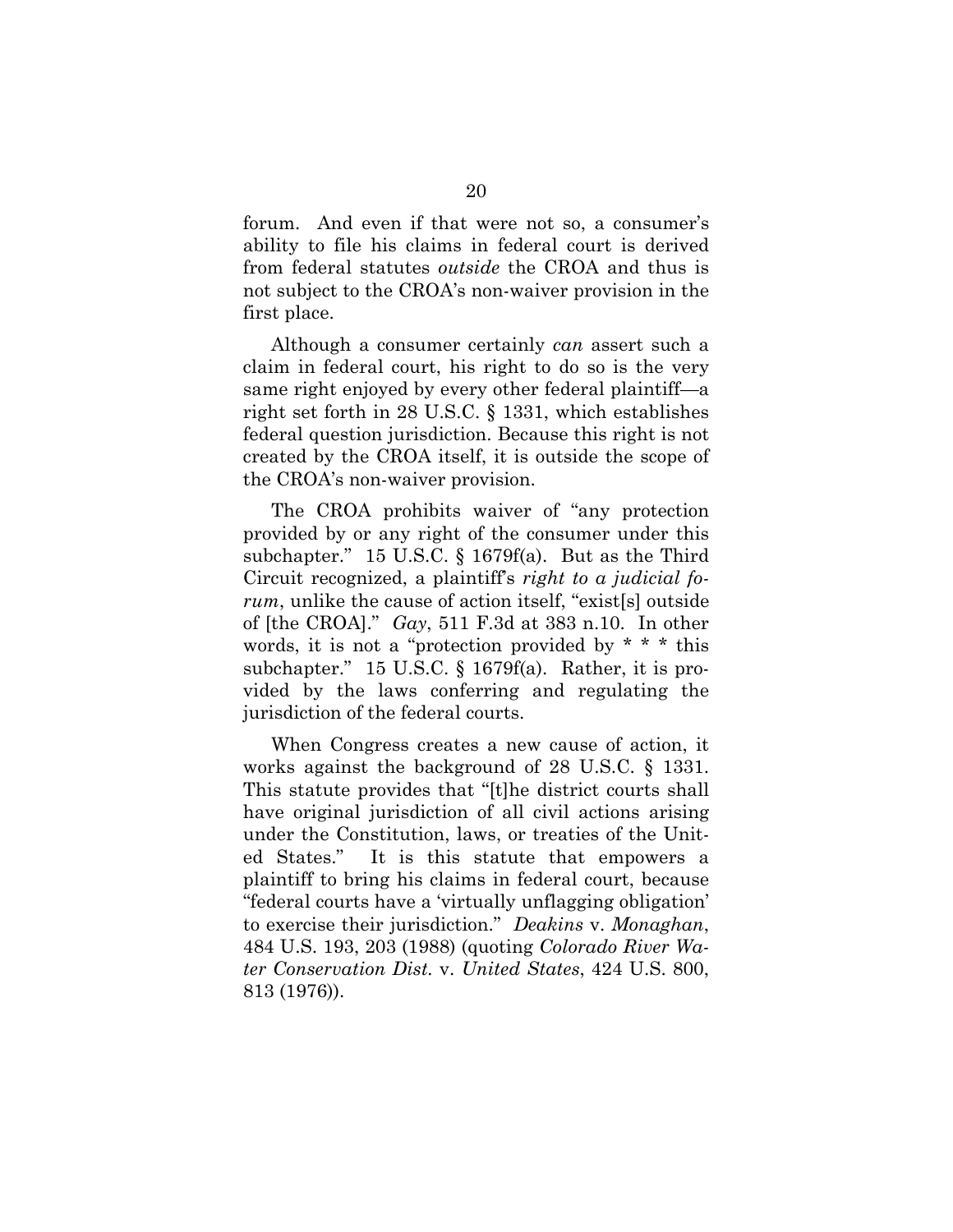Because Congress obviously contemplated that federal courts would have jurisdiction over CROA claims, the statute's references to a "court" are not dispositive of any intent to preclude arbitration. See 15 U.S.C. §  $1679g(a)(2)(A)$ , (B) (referring to damages that "the court may allow"). If Congress were deemed to preclude arbitration whenever it contemplated that a claim *could* proceed in court, this Court's precedent would be turned on its head. Such a rule would require Congress to evince an affirmative intent *to allow* arbitration, because *all* federal claims may proceed in court. See *Gay*, 511 F.3d at 383 (noting that "identification of a court as a forum for an allegedly wronged party to seek relief adds nothing to the statute helpful to resolution of the issue before us"); see, *e.g.*, *McMahon*, 482 U.S. at 227 (statutory claim was arbitrable despite provision vesting jurisdiction in the "district courts of the United States").

In sum, for a CROA plaintiff, the only right to a *judicial* remedy comes from the background principles of 28 U.S.C. § 1331. That right is perfectly waivable because it is not a "protection provided by" or "right of the consumer under" the CROA. U.S.C. § 1679f(a). Thus, the non-waiver provision of the CROA provides no impediment to an agreement to submit CROA claims to arbitration.

#### **CONCLUSION**

This Court has consistently honored the strong federal policy favoring arbitration, recognizing again and again that a claim is arbitrable unless Congress says otherwise. Both the outcome of this case below and the Ninth Circuit's approach to the issue of arbitrability of statutory claims are in conflict with this Court's precedent, as well as with Congress's en